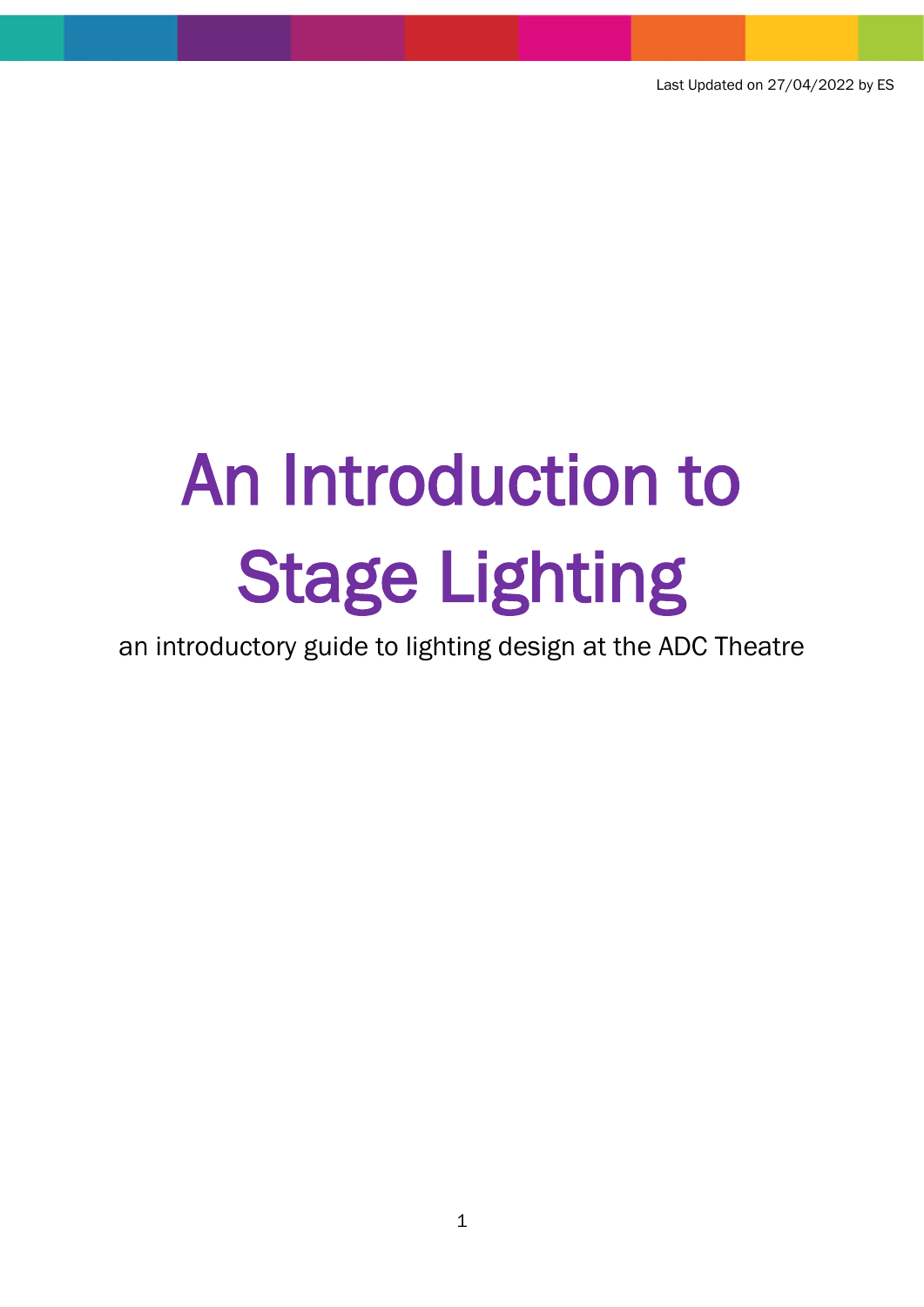# **Contents**

| Differences in Lighting Designing for Mainshows and Lateshows 7  |
|------------------------------------------------------------------|
|                                                                  |
|                                                                  |
|                                                                  |
|                                                                  |
|                                                                  |
|                                                                  |
|                                                                  |
|                                                                  |
|                                                                  |
|                                                                  |
|                                                                  |
|                                                                  |
| Step by Step - how to soft patch a fixture at the ADC Theatre 16 |
| Intelligent Fixtures, Addresses, and an explanation of DMX 16    |
|                                                                  |
|                                                                  |
|                                                                  |
|                                                                  |
|                                                                  |
|                                                                  |
|                                                                  |
|                                                                  |
|                                                                  |
|                                                                  |
|                                                                  |
|                                                                  |
|                                                                  |
|                                                                  |
|                                                                  |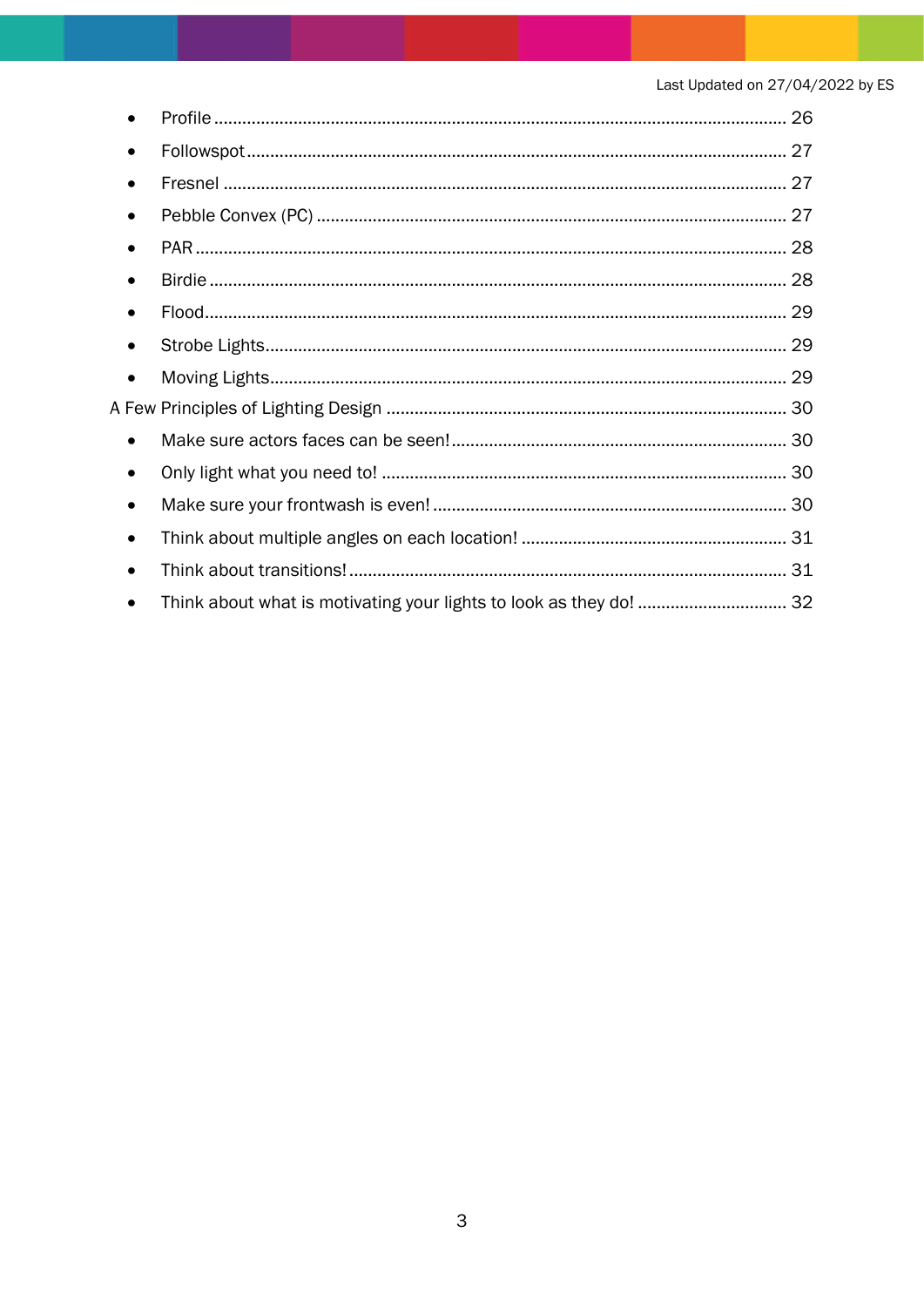## <span id="page-3-0"></span>Summary of Changes

1) (20/03/2022) Guide first published.

#### <span id="page-3-1"></span>**Introduction**

Welcome to the ADC Theatre Lighting Guide. The aim of this guide is to explain some core ideas about lighting design and the process that lighting designers usually go through to produce the lighting design for a show. Where possible, the guide will avoid mentioning equipment that is specific to the ADC or Playroom's lighting system, and will instead talk about concepts in the abstract.

Introductory training is offered for all ADC Theatre and Corpus Playroom shows on each venue's lighting and rigging systems. Please email the Technical Manager at [technical@adctheatre.com](mailto:technical@adctheatre.com) to arrange training.

This guide will be divided into sections that cover each of the main stages of bringing your lighting design from your imagination to the stage. I hope it will be useful.

If you have any thoughts on how the guide could be improved, please email them to the Technical Manager at the above address. The intention of this guide is to be useful to all newcomers to lighting design, and we would be very grateful for your feedback!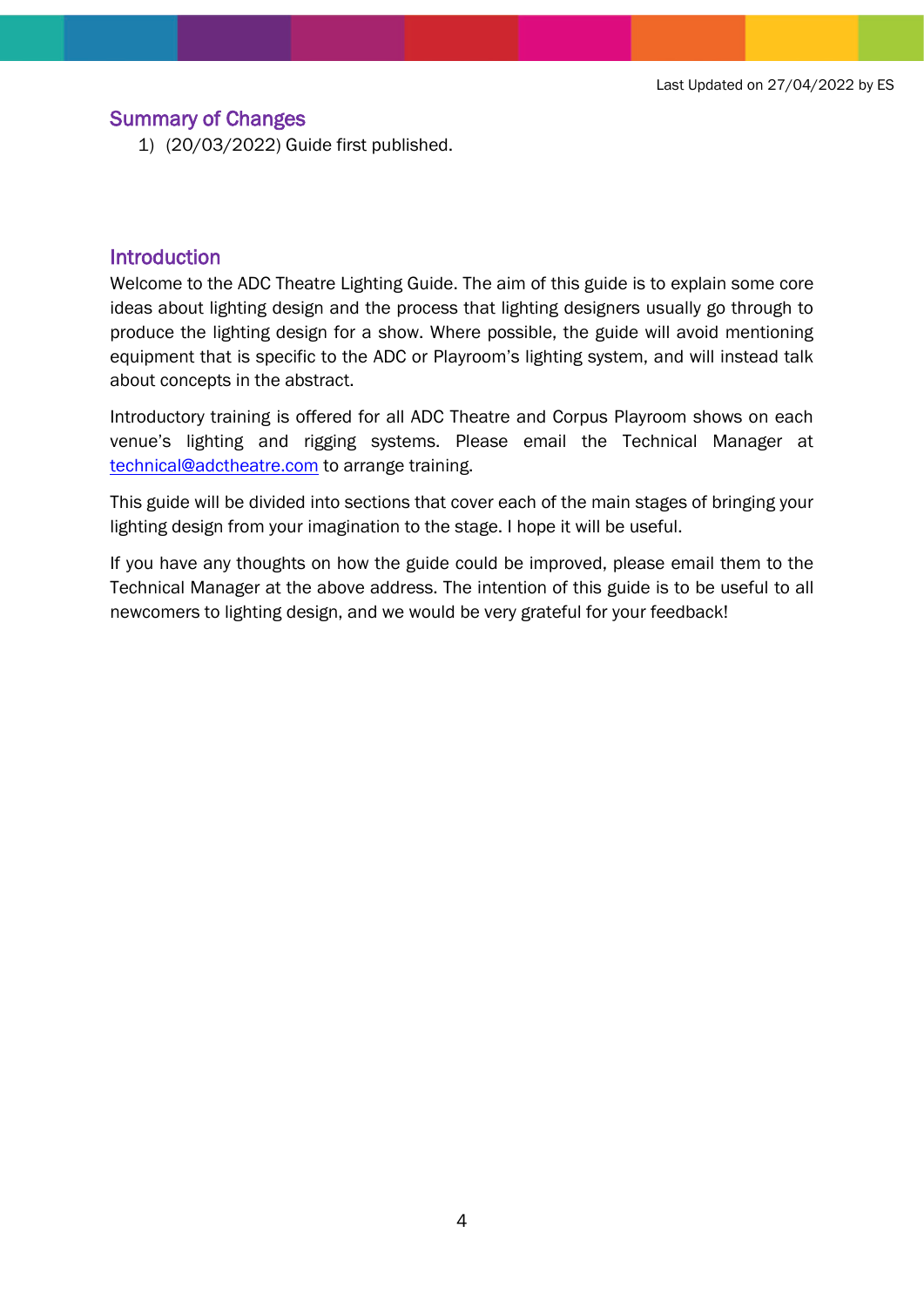## <span id="page-4-0"></span>**Glossary**

The language of lighting design is littered with strange and often confusing terms for different things. I've provided definitions for some below in alphabetical order. Please don't feel you need to remember these offhand, but return to this section as and when it's useful.

Address – The numerical identifier (between 0 and 511) used by the DMX protocol to refer to each intelligent part of a lighting system (e.g. each dimmer or each intelligent light). Intelligent lights listen out for instructions sent to that identifier and adjust their parameters based on those instructions (e.g. change colour, adjust brightness)

Channel – The term for an individual light (or group of identically controlled lights) within a lighting desk. A channel is matched to a light through soft patching, and so when the desk controls or changes the channel, the fixture also changes.

Conventional Lantern (also, 'generic fixture', 'conventional fixture') – A lighting fixture that has a filament bulb inside and is controlled by adjusting the power supplied by a dimmer. Also referred to as a tungsten lantern. The opposite of an 'intelligent' fixture.

Dimmer – A device that can vary the amount of power supplied to a connected conventional lantern to vary its brightness, 'dimming' it (like with household dimmer light switches). The lighting desk controls the dimmer over DMX (telling it how much power to supply) and the dimmer in turn determines the brightness of its attached lanterns.

DMX (Digital Multiplex) - Used interchangeably for both the type of cable and the signal protocol used to send information to intelligent lights or dimmers (e.g. to tell them to go to a certain brightness, or turn a certain colour). (See *Patching* below.)

Focusing – The process of physically adjusting a light so it points at the right part of stage, and its beam looks right for your show (e.g. is the right shape, has softer or harder edges, etc.)

Gel – The coloured plastic sheet placed in front of conventional lanterns to change the colour of the light they produce. In the ADC all gels should be marked with a code, made up of a letter and a number. The letter marks the size of the gel (for different lanterns), the number marks the colour of the gel. Gels live in the gel trolley. In America, gels are often called 'filters'.

Hardpower – The word for power supplied to lights that does not run through a dimmer, so is not variable (like normal mains power). Used to power intelligent fixtures.

Intelligent Fixture (often 'LED fixture') – A lighting fixture that receives its instructions from the lighting desk directly, rather than being supplied variable power from a dimmer. Usually these use LEDs rather than tungsten lamps to produce light, so can often change the colour of the light they produce. The opposite of a 'conventional' lantern.

Lamp – Confusingly refers only to the bulb in a conventional fixture.

Light – Colloquially used to refer to any piece of light-producing theatrical equipment, regardless of type. Also used to refer to the light beam produced by said equipment. Because of this ambiguity, *lantern* and *fixture* are considered more "proper" terminology, but in reality, it doesn't matter much.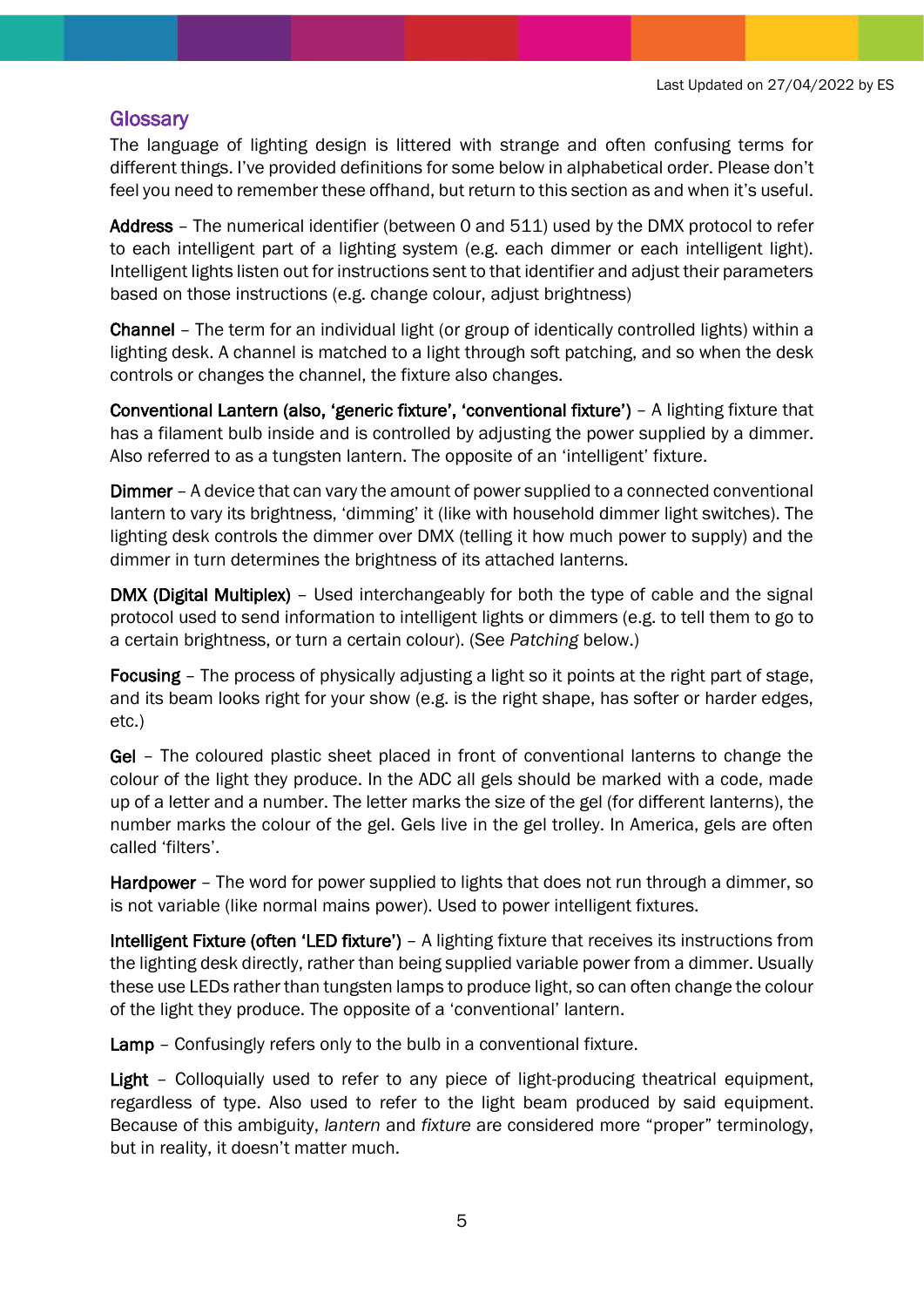Lighting Desk – A computer that sends instructions to dimmers and intelligent fixtures to tell them how much light to produce, and what colour. Most modern desks can remember lighting states in playbacks (often called cues or submasters), and recall them during a show.

Lighting Fixture (or, 'Fixture') – The term for any individual piece of light-producing theatrical equipment.

Lighting Rig (or 'the Rig')- The collective term for every lighting fixture rigged for a production.

Patching – The process of ensuring the desk can control lights overstage. Comes in two stages: hard patching – physically plugging the right cables into the right lights and connecting them correctly at the patch bay; and soft patching – telling the lighting desk which channels correspond to which lights.

Plotting (or Programming) – Recording lighting states into the desk as cues or submasters so they can be recalled during a show.

Powercon – A cable with a grey connector on one end, and a blue connector on the other. Used in the patchbay to connect circuits, and over stage to run hardpower to intelligent fixtures.

Practical – A prop or piece of set that produces light. E.g. a table lamp, fairy lights, or a physical streetlamp.

Rigging – The process of putting the right lights in the right places and securing them so they don't fall.

SOCA cable – A single fat cable capable of transporting 6 circuits independently. Functionally 6 TRS cables in one. Very useful for running lots of circuits to a flown counterweight bar.

Special – The opposite of a wash. Lighting used to achieve a particular noticeable effect, and is usually used selectively for 'special' moments in a production. A hard-edged spotlight, the silhouette of a window against a wall, or a pool of orange light from a street lamp could all be called specials.

TRS / 15A – The name for the cables usually used to transport power from a patchable socket to a lantern onstage. These are mainly used to transport power from dimmers to conventional lanterns.

Universe (or DMX Universe) – There is a cap on the total number of addresses that can be sent down one DMX cable at a time (512 addresses). Modern lighting rigs often exceed this amount, so need to send multiple batches of 512 addresses to their rig. Each separate batch (and therefore separate cable) is called a 'Universe' as lights on one cable do not receive the instructions for lights on another. Lighting desks can, however, control multiple universes at once. At the ADC Theatre we use two universes.

Wash – Lighting that generally illuminates a large area, often with soft edges. The fixtures used to produce this effect are also often called 'the wash'. When a wash comes from over the auditorium, lighting performers from the 'front', it is called 'front wash'.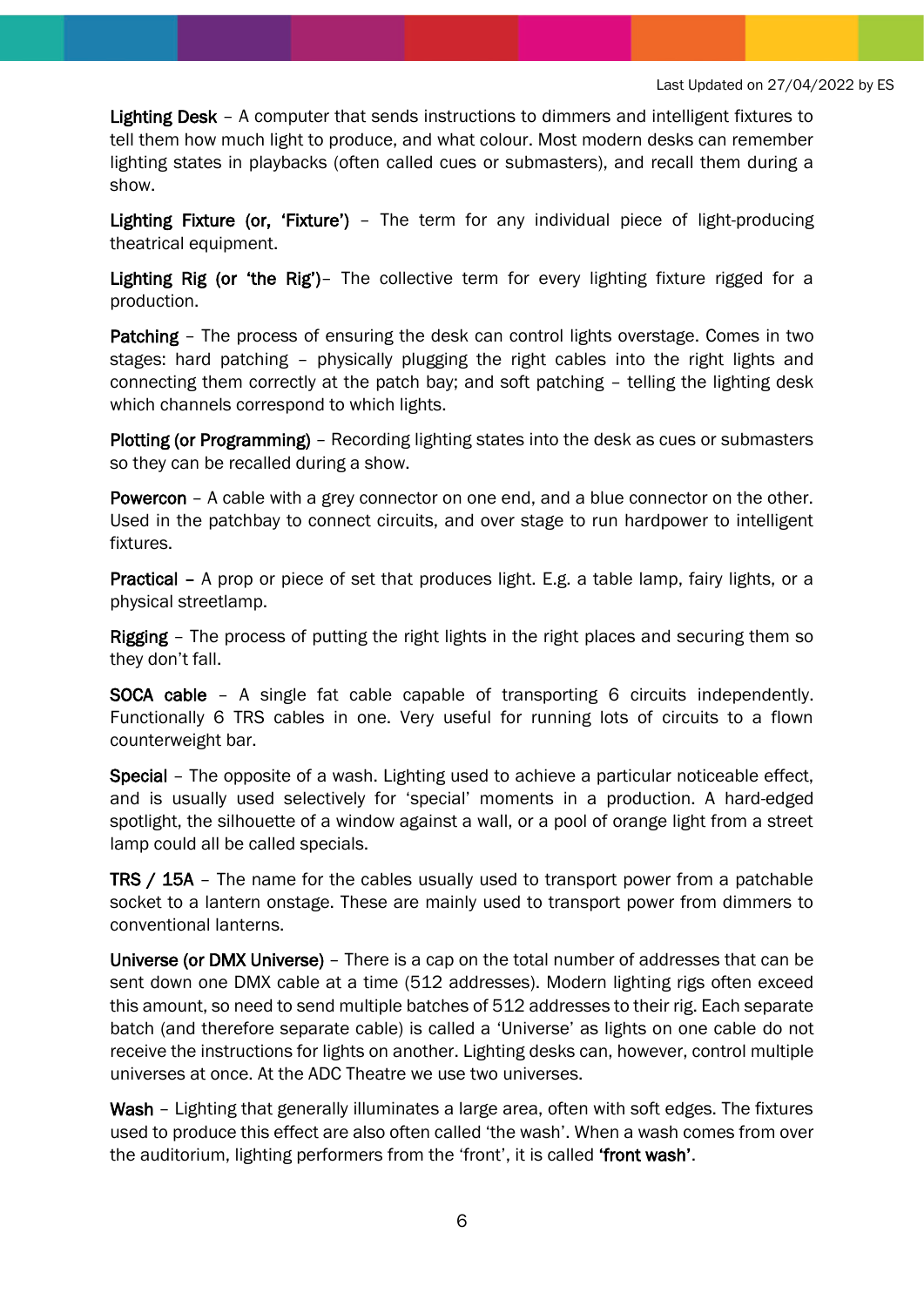# <span id="page-6-0"></span>Stages of the Lighting Design Process

Lighting Design generally splits into five stages. I will list them here, and go into more detail on each in their section below.

- 1) Planning –the design work that happens in advance of the designer starting to rig any lights. This process is very personal, but should result in the production of a rig plan, a cue list, and a cue script.
- 2) Rigging the process of putting the right lights in the right places, securing them so they don't fall, and plugging them into power sockets.
- 3) Patching a two-part process with the aim of ensuring the lighting desk has control of all its lights. Requires both hard patching - physically connecting the right lights to the right dimmer or hardpower circuit using cabling; and soft patching - telling the lighting desk how to communicate with each light.
- 4) Focusing The process of physically adjusting a light so it points at the right part of stage, and its beam looks right for your show (e.g. is the right shape, has softer or harder edges, etc.)
- 5) Plotting (a.k.a. Programming) Creating lighting states and recording them into the desk as cues so they can be recalled during a show.

This guide will now go into more detail on each of these sections.

## <span id="page-6-1"></span>• Differences in Lighting Designing for Mainshows and Lateshows

Please note that while *planning* and *plotting* will be needed for every show, *rigging*, *patching* and *focusing* are only needed if you are adding additional lights to the rig. This is often not necessary for ADC or Playroom Lateshows as they can use the rig already put in place by their Mainshow.

Lateshows are welcome to rig additional lights if they do not interfere with the Mainshow's rig, and have the lanterns, dimmers, and time spare to rig them.

#### <span id="page-6-2"></span>• Lighting Designing at the Corpus Playroom

The Corpus Playroom is a far simpler space than the ADC, particularly with reference to its lighting capabilities. Much of this document either does not apply, or is not required knowledge for lighting at the Playroom. Having said that, the following sections may still be of use or interest (page numbers omitted, check in the contents above for details):

- $\bullet$  1. Planning  $>$  All
- 2. Rigging  $>$  All
- 3. Patching > Hard Patching Conventional Lanterns
- $\bullet$  4. Focusing  $>$  All
- $\bullet$  5. Plotting >
	- o Making a state
	- o Types of Playback
	- o Cue Lists
- Types of Fixture > Profiles and Fresnels
- A Few Principles of Lighting Design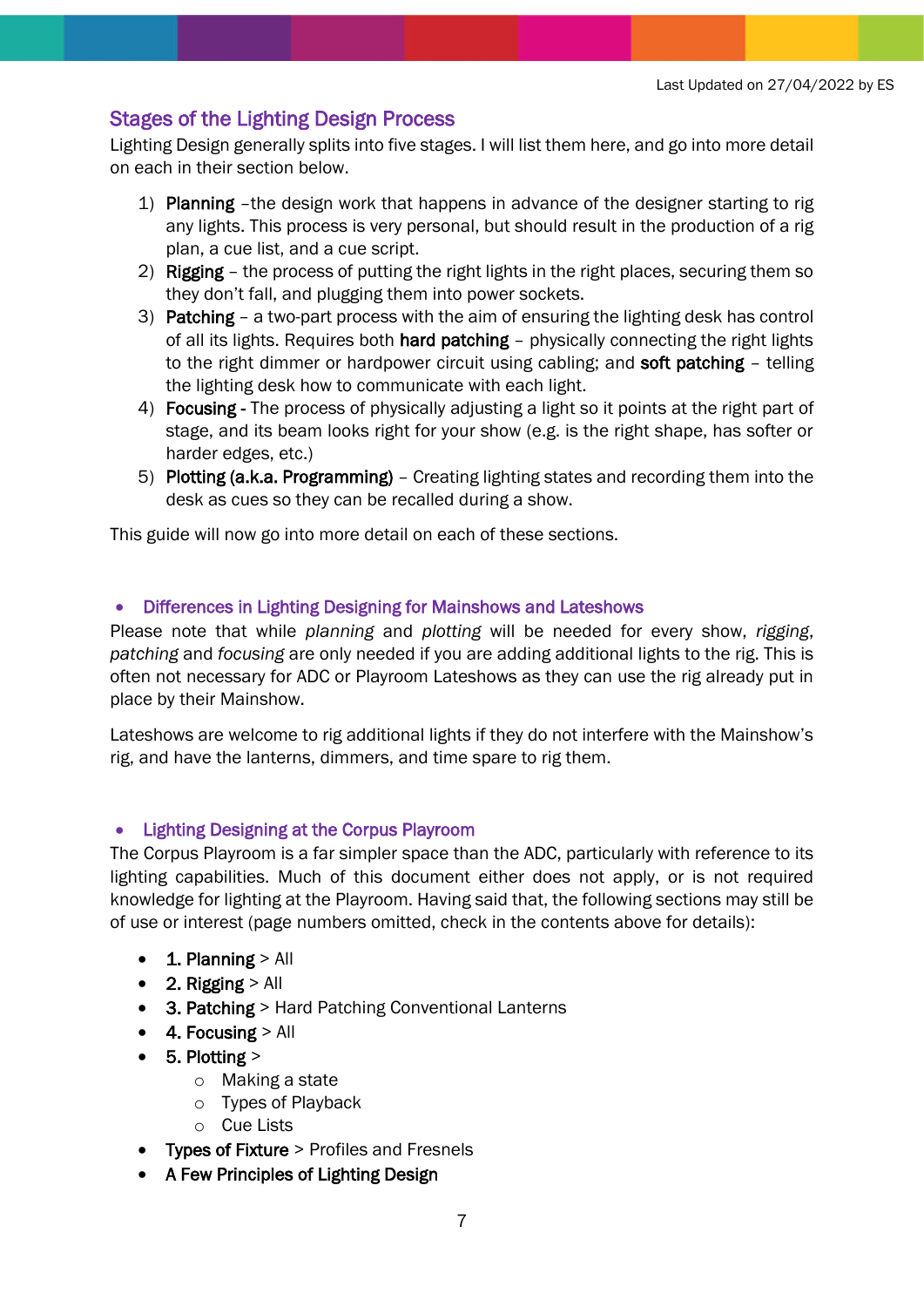# <span id="page-7-0"></span>1. Planning

The planning phase is the most personal stage of lighting design, and varies a lot between designers. Some designers like to draw out coloured sketches of how different scenes will look, some like to draw out diagrams of where lights will go and which will be active in different scenes, some like to calculate beam angles from certain lights to the stage to determine exactly what will be lit. Most will work closely with their script to plan when lighting changes occur and what the play calls for. Some like to use computer software to assist their planning, some prefer pen and paper.

All this is to say there is no right or wrong way to plan your design. I will talk at the end of this guide about a few lighting design principles that can help you approach thinking about your lighting design, but how you plan is up to you.

However, the planning phase should always result in the following three things:

1) A rig plan – a diagram showing each light in your rig, where it is going to be rigged, what type of light it is, what channel the lighting desk will refer to it as, and often what colour it is gelled and where it will be focused (often details like this are written in front of the barrel of the light).

Often rig plans are drawn over stage plans, so the location of the light onstage is obvious, but some designers prefer summary plans that roughly show where lights go relative to each other, but not to the stage as a whole.

- 2) A cue list a list, often a spreadsheet, that contains information about each cue. This is a massive help with coordinating with other technical departments and the stage management team, and will save you a lot of time in the plotting phase. Here is some useful information to include:
	- a. Cue number
	- b. Cue prompt the line in the script or event onstage that triggers this cue
	- c. A description of the state recorded in the cue (e.g. 'Susan's flat warm interior', or 'Thunder clap – stage right sidelight at full')
	- d. A fade time how long it should take to transition from the last cue to this one
- 3) A cue script a script (normally single sided) with each cue marked next to where they happen in the script. This is often created by the deputy stage manager based off the lighting designer's cue list during a paper tech for ADC shows, but is usually created by the lighting designer for Playroom shows. This is the document that you follow while the performance is taking place that tells you when to press 'Go' to change to the next cue. Make a copy! Don't lose it!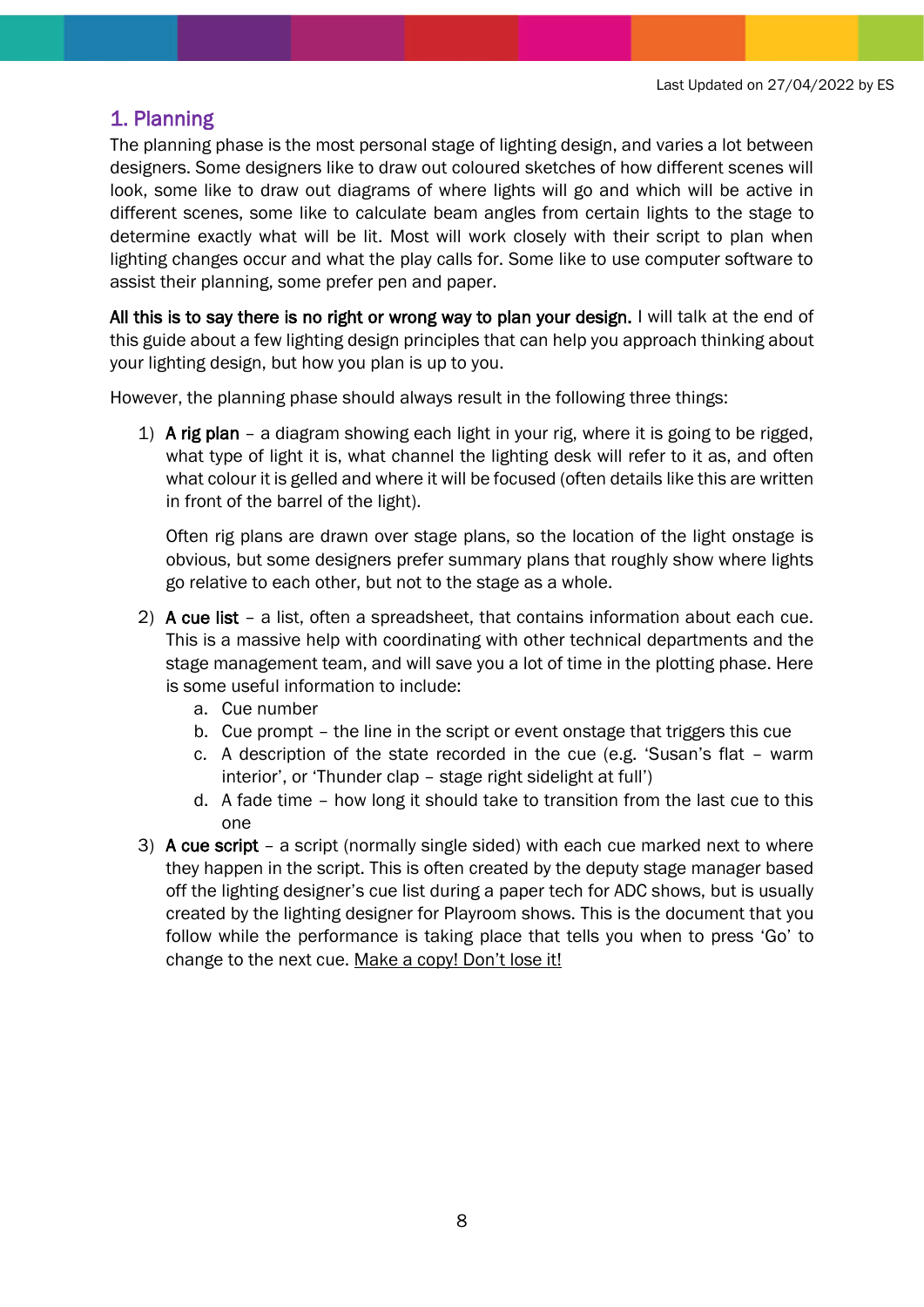# <span id="page-8-0"></span>2. Rigging

The aim of rigging is simple – to get the right lights to the locations specified in the rig plan. However, there are several things to think about:

## <span id="page-8-1"></span>• Rigging Lanterns and Rigging Positions

Lights usually attach onto horizontal metal poles (referred to as rigging positions) using a hook-clamp, and are then additionally secured to their rigging position using a safety bond (often called a secondary, or safety chain). In normal operation, the hook-clamp should hold the light in place. The safety bond is there as a secondary point of attachment – if the hook clamp fails, the light will be caught by the safety bond before it has a chance to fall on anyone. All lights must be rigged using safety bonds.

Where a rigging position is a vertical pole (as with the perches and proscenium booms), boom arms should be used that clamp onto them to provide a horizontal pole for rigging.



There are several standard rigging positions that shows can use, these are:

- 1) Auditorium Bridges located over the auditorium, these are great places to rig your frontwash (light that will generally light the stage, particularly to catch actors' faces). There are two bridges, bridge 1 (closer to the stage) and bridge 2 (further from the stage)
- 2) Counterweight Bars most lighting rigs will be rigged on counterweights as they offer a lot of flexibility in rigging location and height. There are 20 counterweight bars that run across the stage, from stage left to stage right. Each can have lights rigged on it. However, set pieces and cloths often use counterweight bars as well, so you need to coordinate with your Technical Director which bars can be used for lighting, and which for set. As conventional lanterns get very hot, they should never be placed on adjacent counterweights to any flown cloths.
- 3) Auditorium Ladders located on either side of the auditorium, these are not climbable ladders, but instead are a grid of scaffolding bars that you can rig lights off. They are often used for getting side light onto the forestage.
- 4) Perches On either side of the forestage there are two doors called the juliettes. Above these are two raised alcoves that face each other across the forestage. These are the perches, and are a good place to hide lanterns that will be used for forestage sidelight or lighting actors downstage.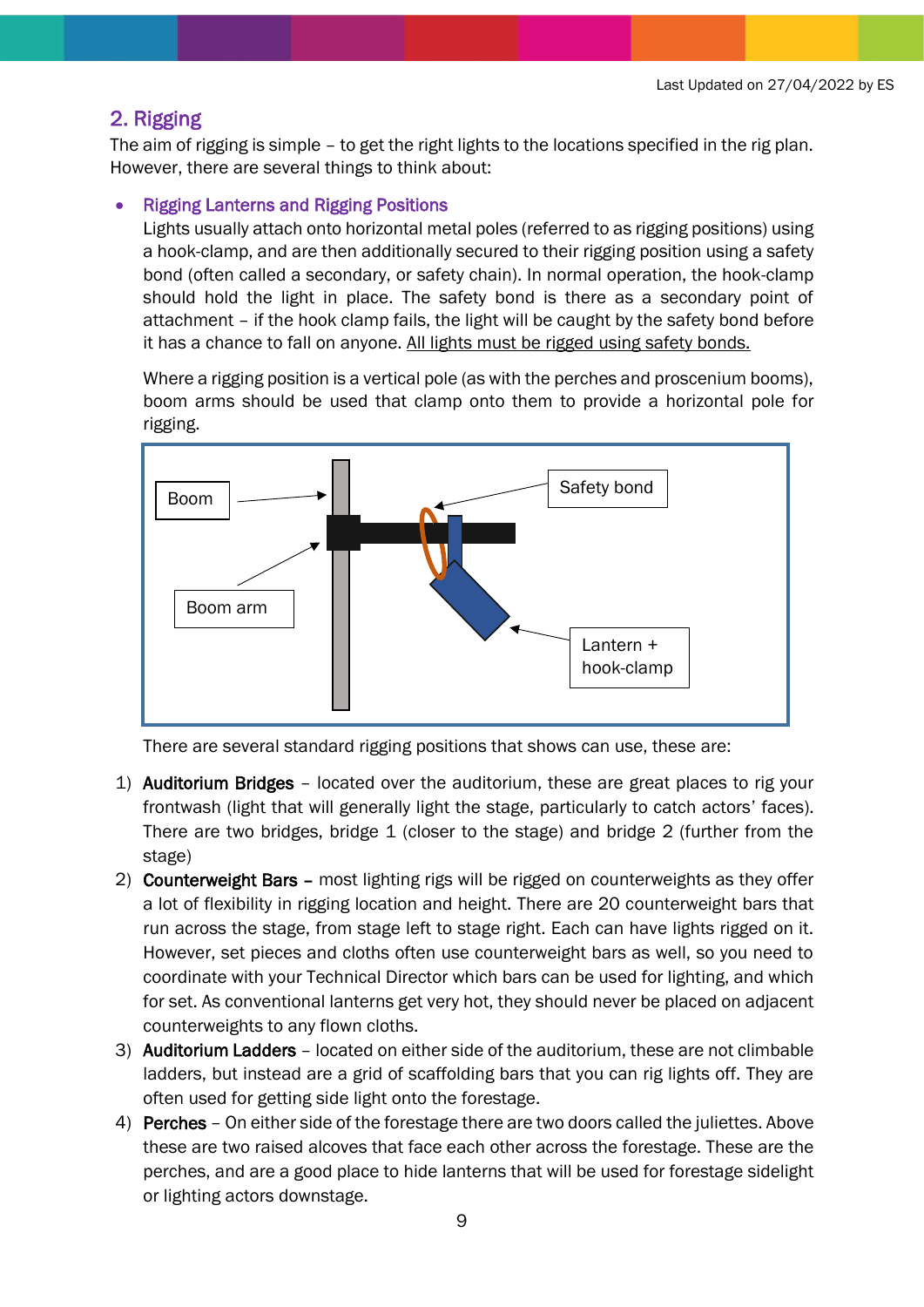- 5) Proscenium Booms (often abbreviated to 'pros booms') Located on the upstage side of the proscenium arch, the pros booms are vertical poles that provide an easy place to put sidelight for downstage and midstage.
- 6) Rear of Auditorium Bar At the back of the auditorium there is a lighting bar. Due to its distance from stage it is usually less useful than other rigging positions. However, it is occasionally useful for rare effects.

These standard rigging positions are always present, but your show may also rig additional non-standard rigging positions as part of your get-in. See the TR Standard Practice Guide (available at [www.adctheatre.com/guides\)](http://www.adctheatre.com/guides) for information on this.

## <span id="page-9-0"></span>• Cabling

It is usually useful to plug in all your lanterns as you rig them, to avoid having to go up and do it again later. The ADC has several types of cables used in lighting.

|                | <b>Power Cables</b>                                                                                                                                                                                                                                                                                                                   |  |
|----------------|---------------------------------------------------------------------------------------------------------------------------------------------------------------------------------------------------------------------------------------------------------------------------------------------------------------------------------------|--|
| $\mathbf 1$    | <b>13A TRS</b><br>Familiar to most people as standard UK mains<br>cable (notable for its rectangular pins), 13A TRS is<br>rated to withstand up to 13A of current. In most<br>cases this is sufficient for powering most lanterns,<br>but to prevent confusion, it is rarely used in lighting<br>design.                              |  |
| $\overline{2}$ | 15A TRS<br>Essentially 13A TRS's older sibling (differentiated<br>by its round pins). It is rated to withstand up to 15A<br>of current, and is the cable type usually used in the<br>UK for conventional lanterns as it prevents<br>confusion<br>with<br>non-theatrical<br>electrical<br>appliances.                                  |  |
| 3              | Powercon<br>Recognisable by its blue and grey plug connector<br>type, powercon is usually used to power intelligent<br>fixtures.<br>At the ADC and Playroom we also use it for patch<br>leads to connect dimmers to circuits.                                                                                                         |  |
| 4              | Socapex (often called 'Soca')<br>A fat cable capable of transporting 6 circuits<br>independently. Functionally 6 TRS cables in one.<br>Very useful for running lots of circuits to a flown<br>counterweight bar. Can carry both dimmable<br>power and hardpower on the same cable (but not<br>on the same circuit within that cable). |  |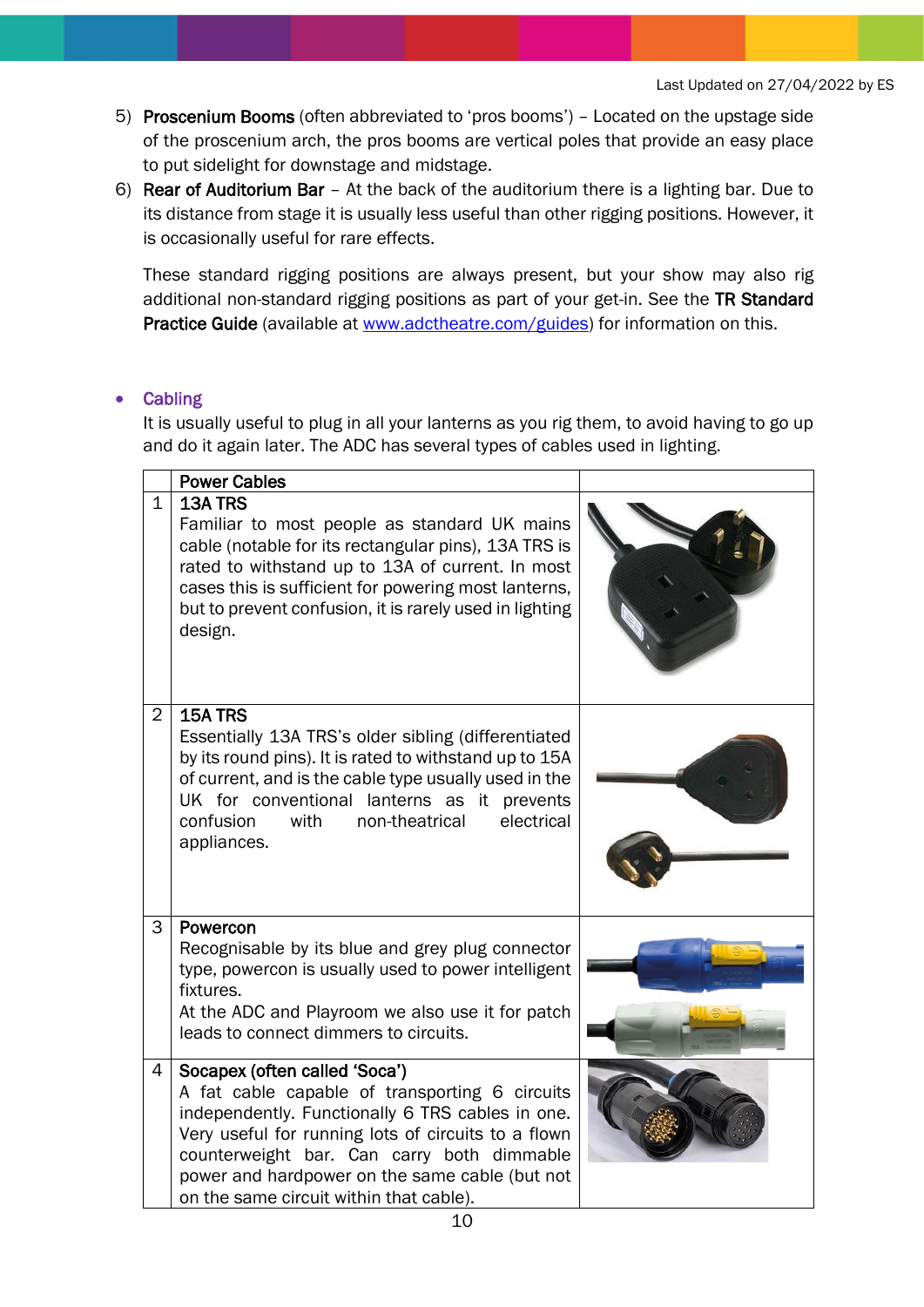

Adapters exist at the ADC between all mains power cable types, but in most situations, you should be able to plug a light into a nearby socket with only one cable.

#### <span id="page-10-0"></span>**Gels**

Conventional lanterns are unable to change the colour of the light they produce, so to ensure a lantern is producing the right colour, you need to use gels (often called 'filters' in the US). Gels are thin pieces of coloured heat-resistant plastic that change the colour of the light that passes through them. They are located in the gel trolley in the OP Quad, and are usually cut to size for the right light. The colour of a gel should be marked on it in chinagraph pencil with a number corresponding to its colour in the Lee colour scheme (see here for more detail [https://www.leefilters.com/lighting/colour-list.html\)](https://www.leefilters.com/lighting/colour-list.html). Please note the ADC does not stock all colours of gel – the gels we do stock are specified here [https://www.adctheatre.com/production/consumables/.](https://www.adctheatre.com/production/consumables/)

Different lanterns take different gel sizes, which are demarcated with letters. If there are not the right gels available, you can cut them using a special guillotine located in the OP Quad which has templates for different sizes of gels. The ADC's Lantern List (available at [www.adctheatre.com/technical\)](http://www.adctheatre.com/technical) specifies what size each gel takes.

It is a good idea to put gels into lanterns before rigging your lights! This will save you a lot of time during your focus.

#### <span id="page-10-1"></span>**Masking**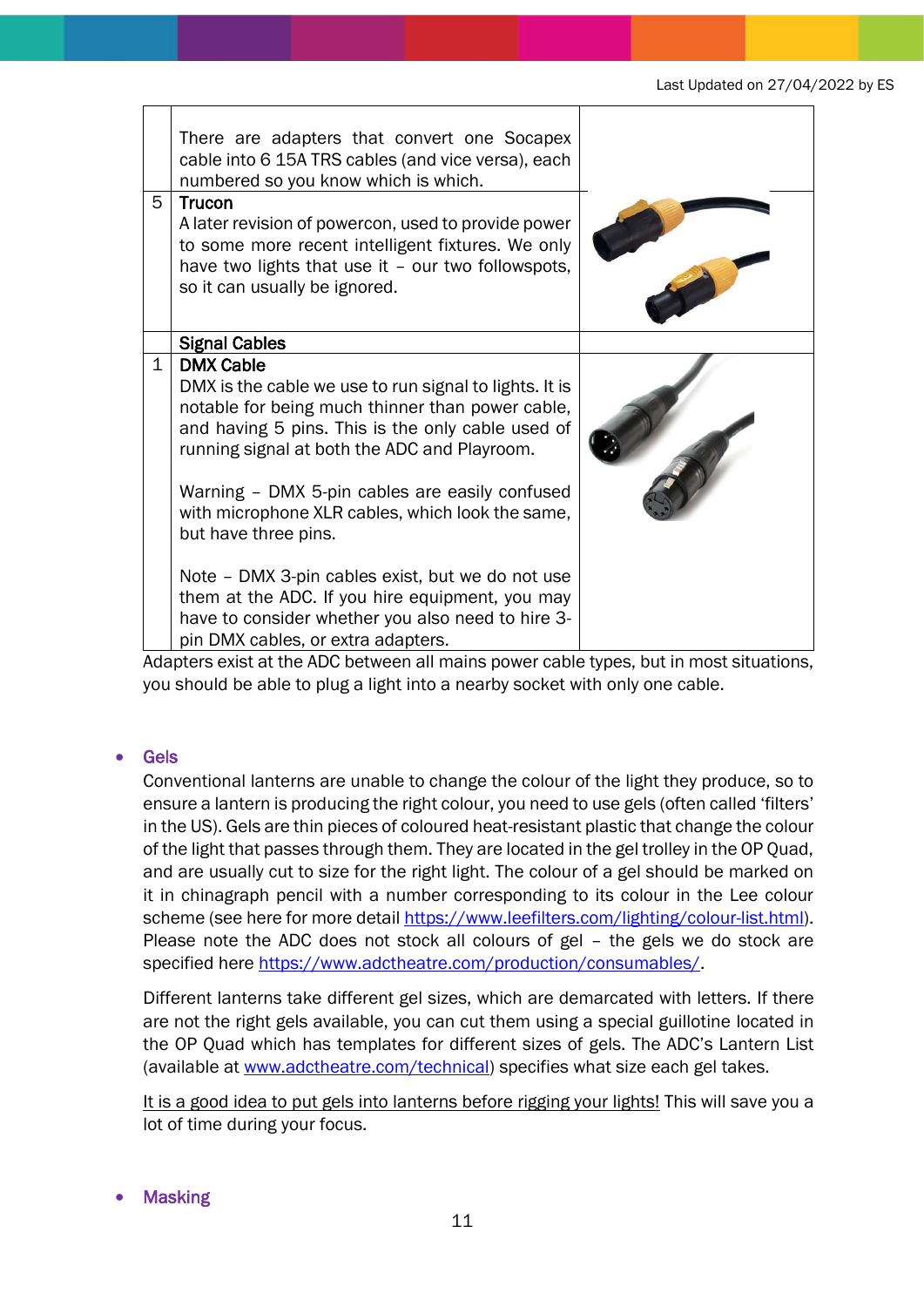While some productions like their lighting fixtures to be visible to the audience, most productions will want to conceal most of their fixtures from audience view. This process is called masking, and involves the rigging of flown 'borders' (short stage cloths) on bars downstage of lighting bars to block view of the lighting bars behind.

At the ADC borders are often flown by the set team during the main get-in, but it is important for the lighting designer and set team to decide where they will be rigged before the get-in begins. Often when all counterweights have been used up, hemps are used instead to fly masking.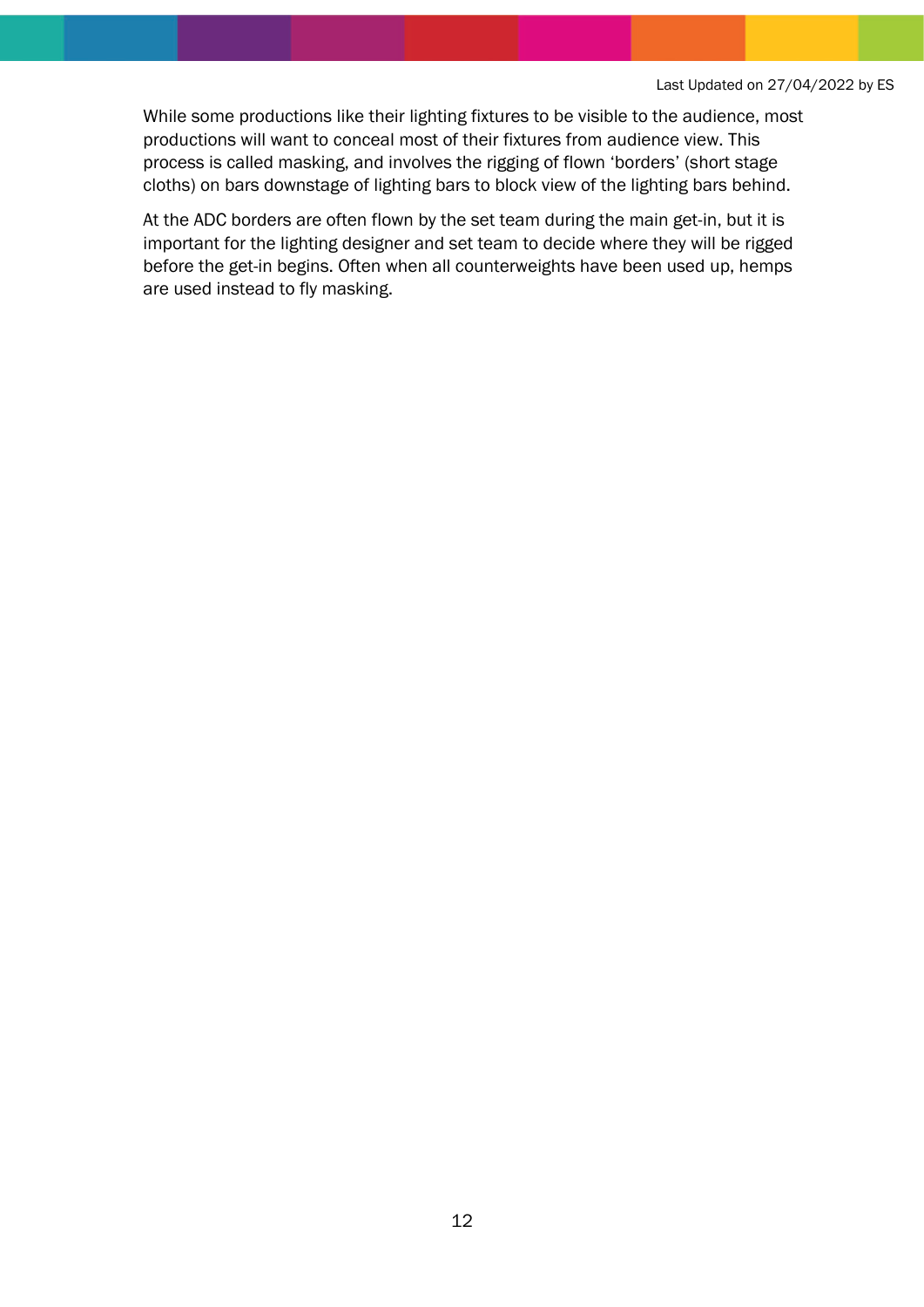## <span id="page-12-0"></span>3. Patching

The goal of patching is to ensure that all lights can be controlled by the lighting desk. There are two sides to it: hard patching – physically plugging the right cables into the right lights and connecting them correctly at the patch bay; and **soft patching** – telling the lighting desk which channels correspond to which lights. (The 'hard' and 'soft' terminology here is used in the same way as in 'hardware' and 'software'.) As they are substantially different I will explain them in separate sections, but troubleshooting an issue often involves thinking about both.

## <span id="page-12-1"></span>Hard Patching

Hard patching is a very different process for conventional and intelligent lanterns, so I will treat them separately here.

#### <span id="page-12-2"></span>• Hard Patching Conventional Lanterns

A conventional lantern is simply a casing around a tungsten bulb, that connects back to a dimmer that supplies it with power. The more power the dimmer sends it, the brighter the lantern.

This simplicity means that there is only one question to consider when hard patching a conventional lantern – is the lantern connected to the right dimmer?

Patching a conventional lantern will usually work as follows:



If a lantern does not turn on, one of four things has happened: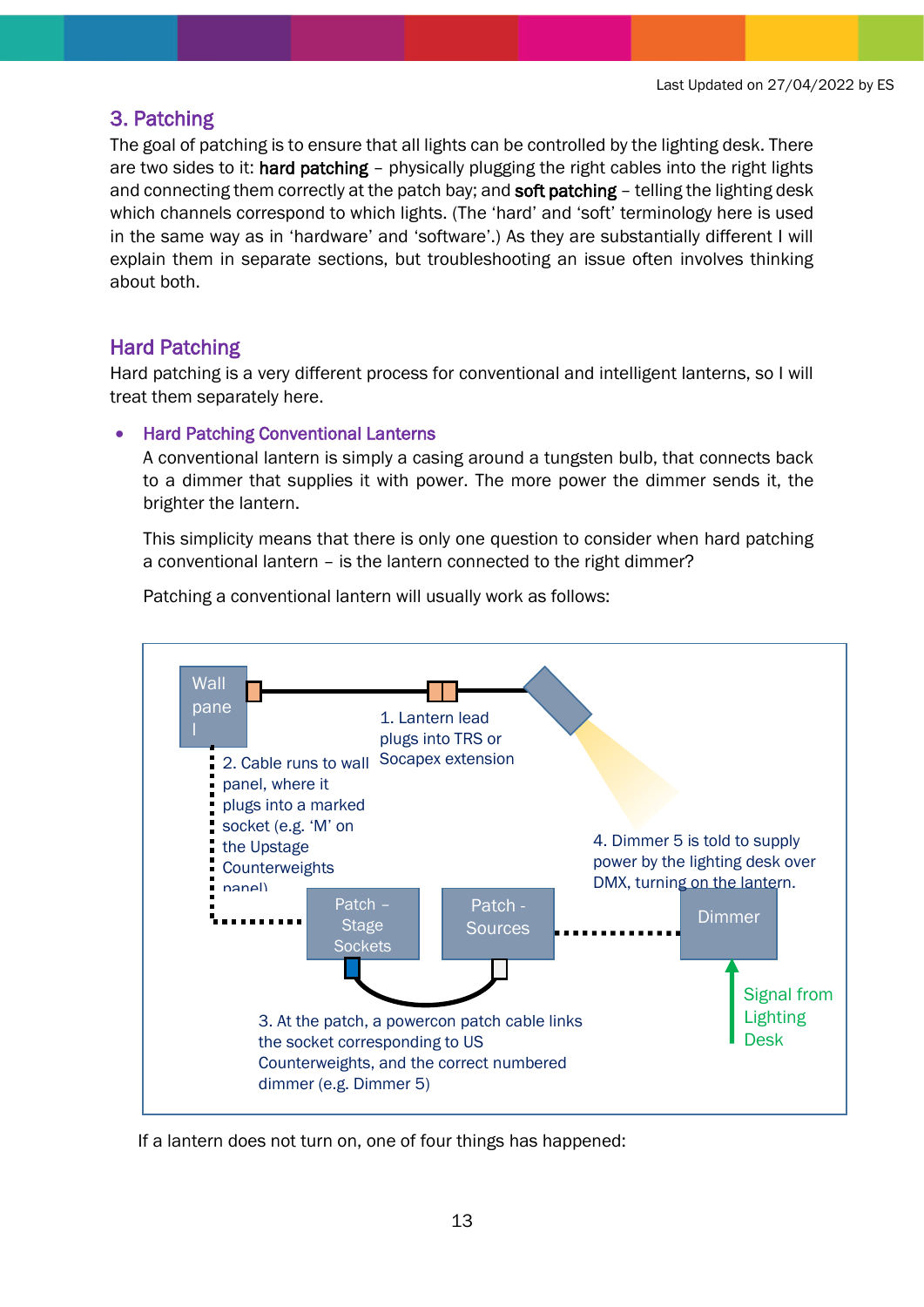- 1. The circuit between the dimmer and lantern is broken somewhere (e.g. dimmer 5 is patched to US counterweights 'N' not 'M' at the patch). This is just something to double check.
- 2. The desk is not turning on the dimmer (this is likely to be a soft patch issue see below for more information).
- 3. The lamp in the lantern has blown. Swap out the lantern for another identical working one if you have one, otherwise ask management for a new lamp.
- 4. The dimmer has tripped (i.e. the fuse has blown) often happens when a lamp blows. This can be fixed by resetting a switch at the dimmer pack.

In any case, the easiest way to check that issue is not an open circuit is to connect the grey end of the powercon cable into hardpower at the patch. This will bypass the dimmer and check if the cable is continuous between the patch and lantern.

#### <span id="page-13-0"></span>• Hard Patching Intelligent Lanterns

Intelligent fixtures are less complicated to rig, and only rarely have hard patch issues, but are prone to having soft patch issues (see below).

Intelligent fixtures, unlike conventionals, should never be connected to a dimmer. Every intelligent fixture contains a mini-computer, which can be badly damaged by changes in supply voltage. Instead, like a computer, all intelligent fixtures should receive constant mains power (known as **hardpower** in a lighting context), and are controlled not by changing the amount of power provided to them, but by sending instructions to them over a signal cable.

For this reason, all intelligent fixtures need two cables to function: a power cable (usually powercon) plugged into hardpower, and a signal cable (DMX 5 pin) that connects back to the lighting desk.

Additionally, because all intelligent fixtures receive the same power and the same signal information, you can daisy chain power and signal between different LED fixtures, only needing to plug into the wall in one place.

In many places around the theatre these sockets are available directly, without needing to go via the patch. For example: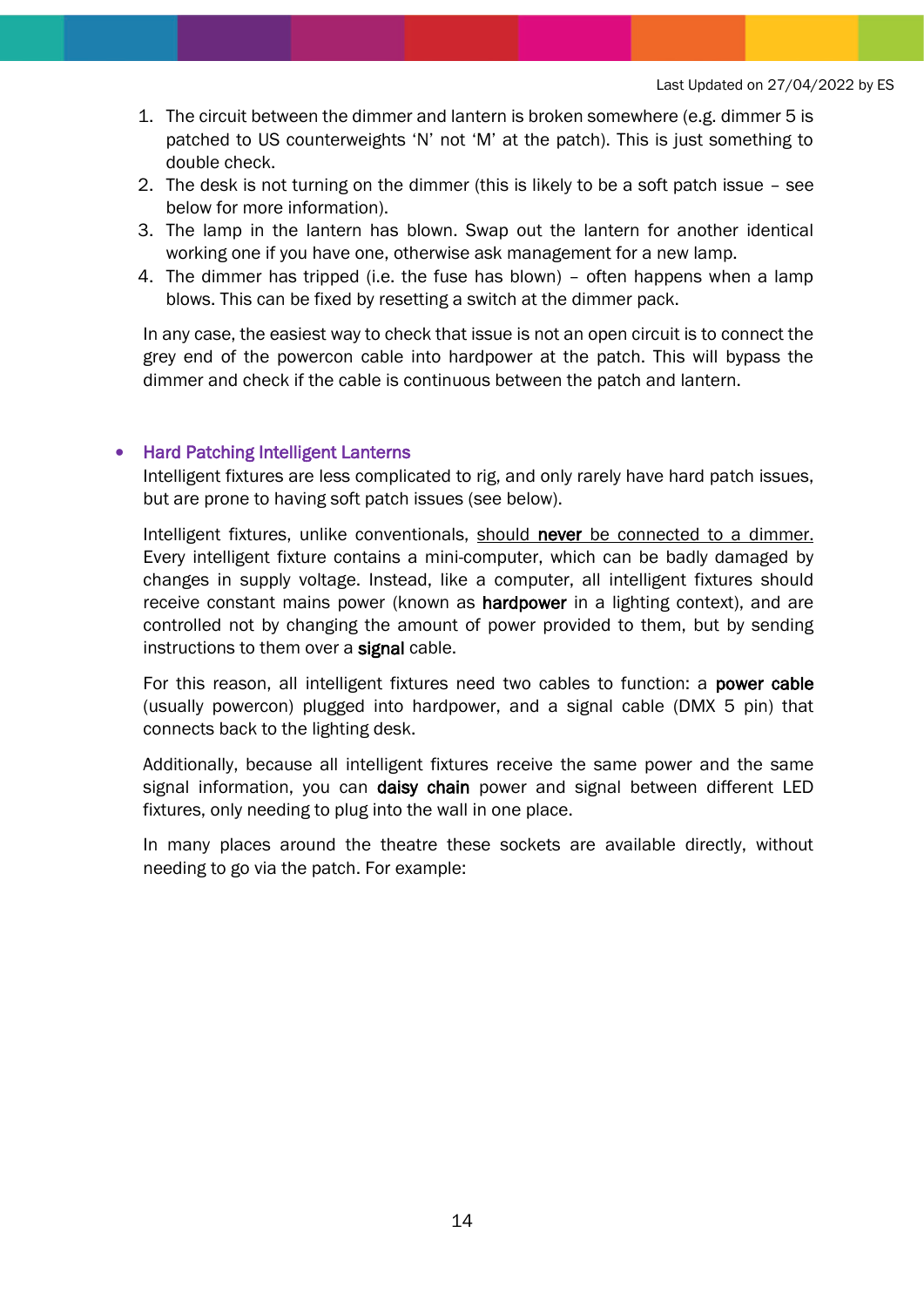

#### Running hardpower through 15A sockets

It is possible, however, to connect any circuit that could be connected to a dimmer to hardpower instead by connecting the grey end of the power cable into a hardpower circuit instead of a dimmer circuit. This means power can be, and often is, supplied to intelligent fixtures from the 15A sockets on wall panels. This can be useful for extending the reach of a cable, or reducing the number of cables to a bar (if hardpower is run through Socapex), or simply getting power to a place where there are no local direct hardpower circuits (e.g. the perches or auditorium ladder rigging positions).

## DMX

For all practical purposes, all onstage DMX sockets are identical, and there is no patching needed for them. Signal runs directly to them from a DMX splitter, but as every cable contains a complete copy of the relevant data, it doesn't matter which wall panel DMX socket a DMX cable is plugged into.

## <span id="page-14-0"></span>Soft Patching

Soft patching is essentially the process of telling your lighting desk how to communicate with your intelligent fixtures and dimmers. I'll go into this in more detail below, but for people who want the sparknotes: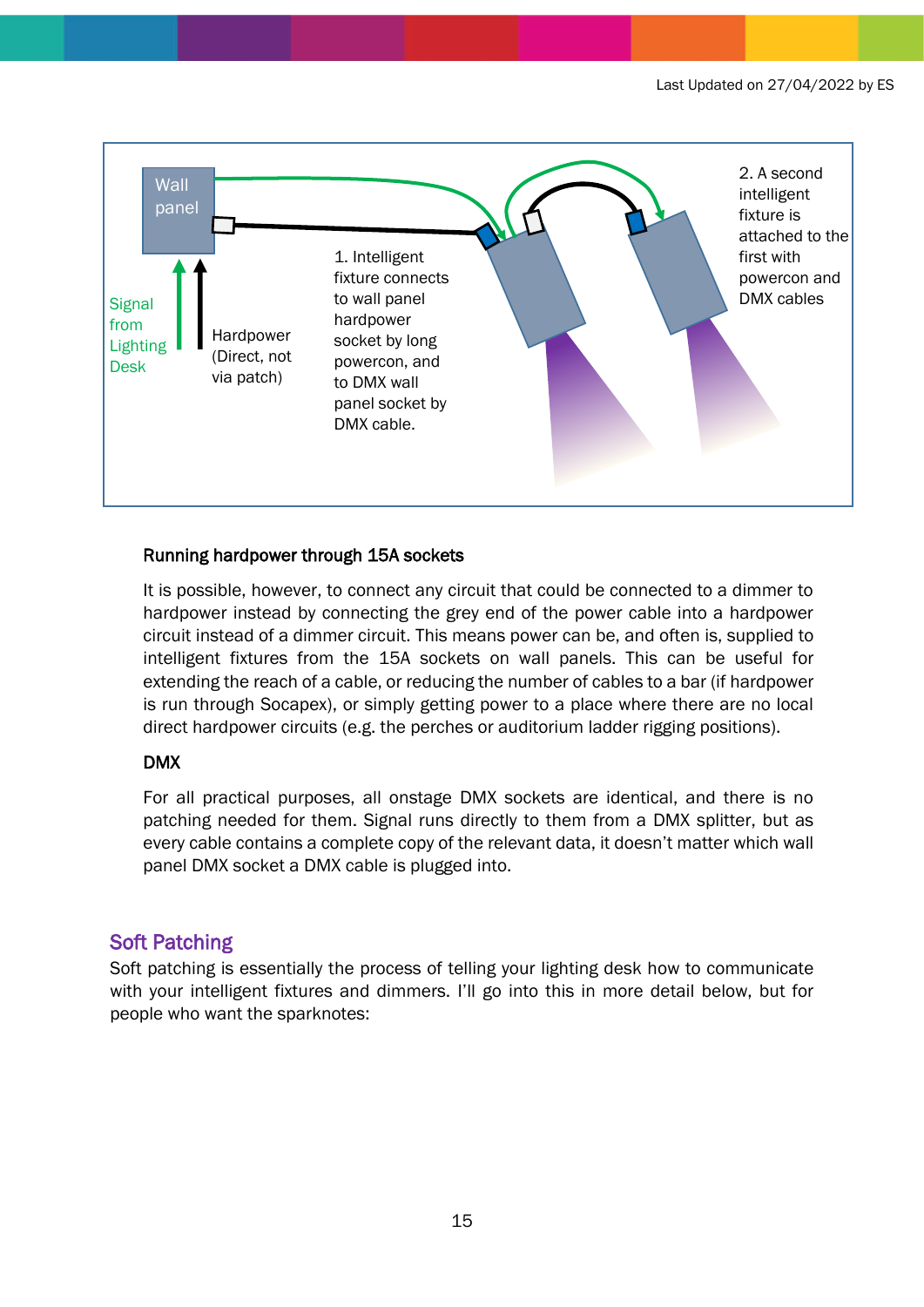- Step by Step how to soft patch a fixture at the ADC Theatre
	- 1. Open the 'patch' window on the lighting desk you are using (on Eos, press the 'Patch | Address' button twice).
	- 2. Get the light's address.
		- $\triangleright$  For conventional fixtures this will be the number of the dimmer the fixture is connected to.
		- $\triangleright$  For intelligent fixtures, the address can be found from the back of the light – it's usually displayed as a three-digit number on a screen, or as a three-digit number on a sticker.
	- 3. Work out what DMX Universe your light is in.
		- $\triangleright$  At the ADC, if your light is a conventional fixture plugged into a dimmer then it is in Universe 1. If it is an intelligent fixture then it is in Universe 2.
	- 4. Pick a channel number (the number you call the light in the lighting desk), and assign the channel to the address in the right universe (1 or 2).
		- $\triangleright$  on Eos, make sure you're in 'patch', then: type the channel number, then [@], then the universe number, then a '/', then the address number, then [Enter].
		- $\triangleright$  E.g. "Chan 3 Address 2/205"
		- $\triangleright$  (If your light is in universe 1, you don't need to bother with the '2/' the desk will by default assume it's in universe 1 if you don't specify.)
	- 5. Set the channel to the right fixture profile.
		- ➢ For conventional fixtures this can be left as 'Dimmer'
		- $\triangleright$  For intelligent fixtures this will need to be manually set on EOS this is done by tapping the 'Type' column, then tapping the name of the fixture in the window at the bottom left of the screen, or if it's not displayed there, searching for it using the search tool at the bottom left.
	- 6. Done! The light should now be controllable from the desk.

<span id="page-15-0"></span>• Intelligent Fixtures, Addresses, and an explanation of DMX

Intelligent fixtures spend their time taking orders sent to them via DMX. DMX (lighting signal) is made up of a stream of bytes of data (numbers ranging from 0 to 255), and every fixture receives all the data for every fixture on their *DMX universe* (more on what this is later). A fixture listens to this stream and attempts to filter out the bit of it that is relevant to that fixture.

For example, a dimmer is only interested in how much power to supply to its circuit. This means it is listening out for a number between 0 (0% power) and 255 (100% power), but it receives 512 numbers, each between 0 and 255. How does it know which of the 512 numbers to listen to?

The answer is that every fixture is listening out for a number in a specific location in the DMX chain. This location is called the fixture's address. For example, our dimmer might be set to address 2, so it listens only to the 3<sup>th</sup> number in the chain (as computers start counting from 0):

| <b>dress</b><br>- |    | . . | -<br>∼            |                | -            |
|-------------------|----|-----|-------------------|----------------|--------------|
| alue              | -- | ∠∪∼ | $\sim$<br>↗<br>ᅩᄼ | -<br>١C<br>⊥∪∪ | $\sim$<br>юu |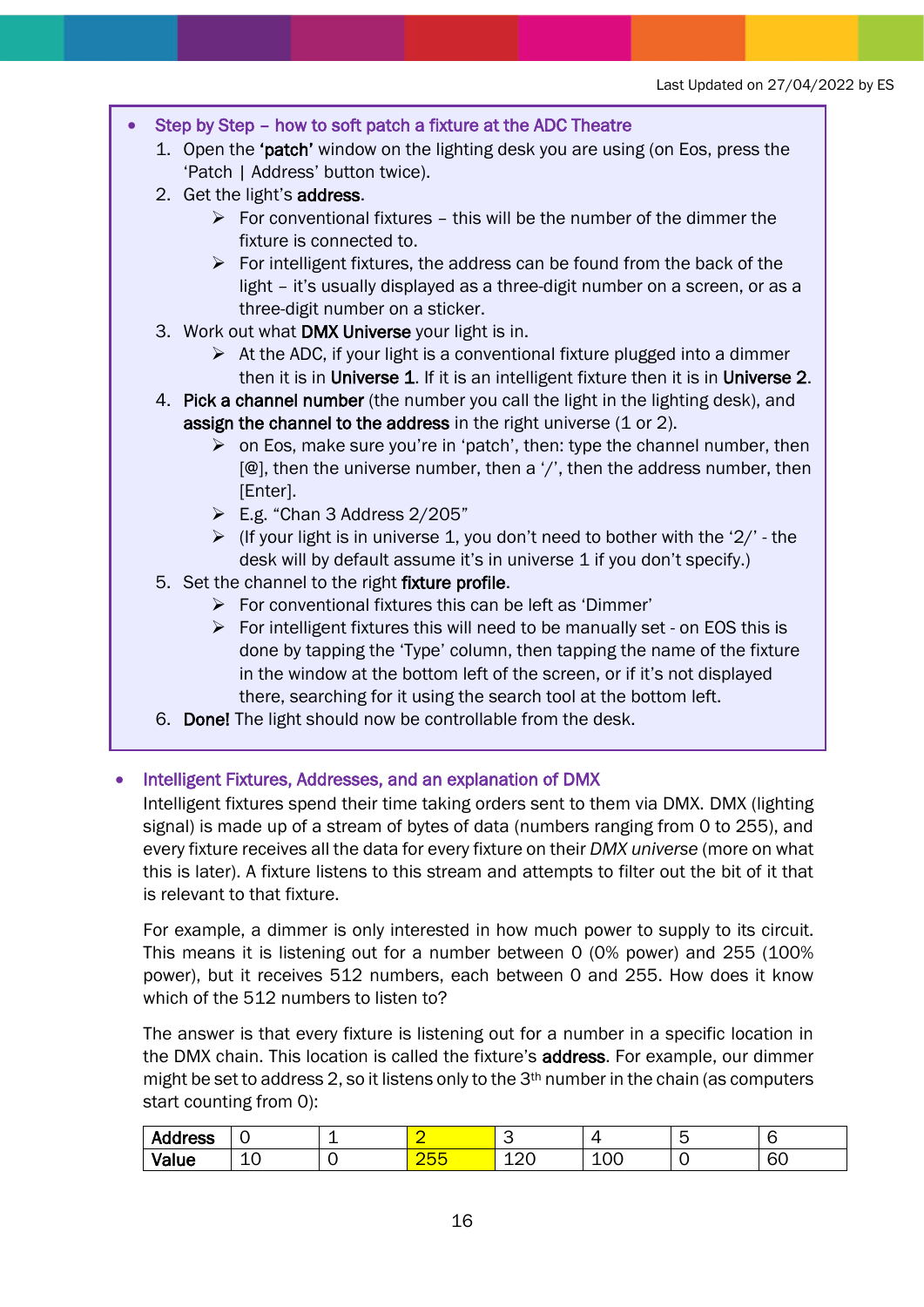Here the dimmer would know to give its circuit full power (255 out of 255), and it turns its attached conventional lantern on at full.

Now dimmers only need one parameter – intensity – but some fixtures need information on more than one parameter. These fixtures may need an intensity, but also a value for red, green, and blue (so that they can mix them together to change colour). In this case the fixture listens out for a range of addresses in a known order. For example, let's say our dimmer was instead a basic colour changing intelligent fixture set to address 2 that listens out for *Intensity*, then Red, then Green, then Blue. The fixture would filter the DMX chain like this:

| ddress | ◡ | --  |     | ۰., |                            |              |
|--------|---|-----|-----|-----|----------------------------|--------------|
| JIUC   | ∸ | . . | ∠ບບ | 100 | $\sim$ $\sim$ $\sim$<br>∸∽ | $\sim$<br>6C |

In this case the fixture would set itself to full brightness, and to a yellow colour (acquired by mixing red and green light).

Now, we could say this fixture is listening to the range of addresses 2-5, but that doesn't tell us which number corresponds to which parameter, so it is important that the lighting desk knows what the fixture is expecting to hear in advance – intensity first, then red, green, and blue. This order is known as a fixture profile and tells the fixture, and the lighting desk talking to it, how many addresses the fixture is listening out for, and which parameter corresponds to which address.

#### <span id="page-16-0"></span>• Lighting Desks and Channels

The lighting desk, on the other hand, thinks in terms of channels. A channel has a number of parameters that can be altered, usually its intensity (brightness) and its colour. These are bound up with each other, so the desk knows that intensity and brightness belong to the same channel. Since the desk knows that these go together, you can select a colour on a colour picker on a touchscreen, and the desk will automatically work out what values to give to red, green, and blue.

As you can imagine this makes programming with channels a lot easier than editing the red, green, and blue values sent to lighting fixtures via DMX manually.

#### <span id="page-16-1"></span>**Soft Patching in Practice**

The job of soft patching, then, is to make it so the desk knows how to convert channels to addresses, so you can programme entirely with channels and never worry about what's going on under the hood.

In most modern lighting desks, a patched channel will be made up of three components:

- 1. The channel number (e.g. Channel 1)
- 2. The corresponding address (the first address the fixture will listen for, e.g. Address 2 above)
- 3. The fixture profile being used.

For example, our dimmer (on channel 5) and colour changing light (on channel 6) might look something like: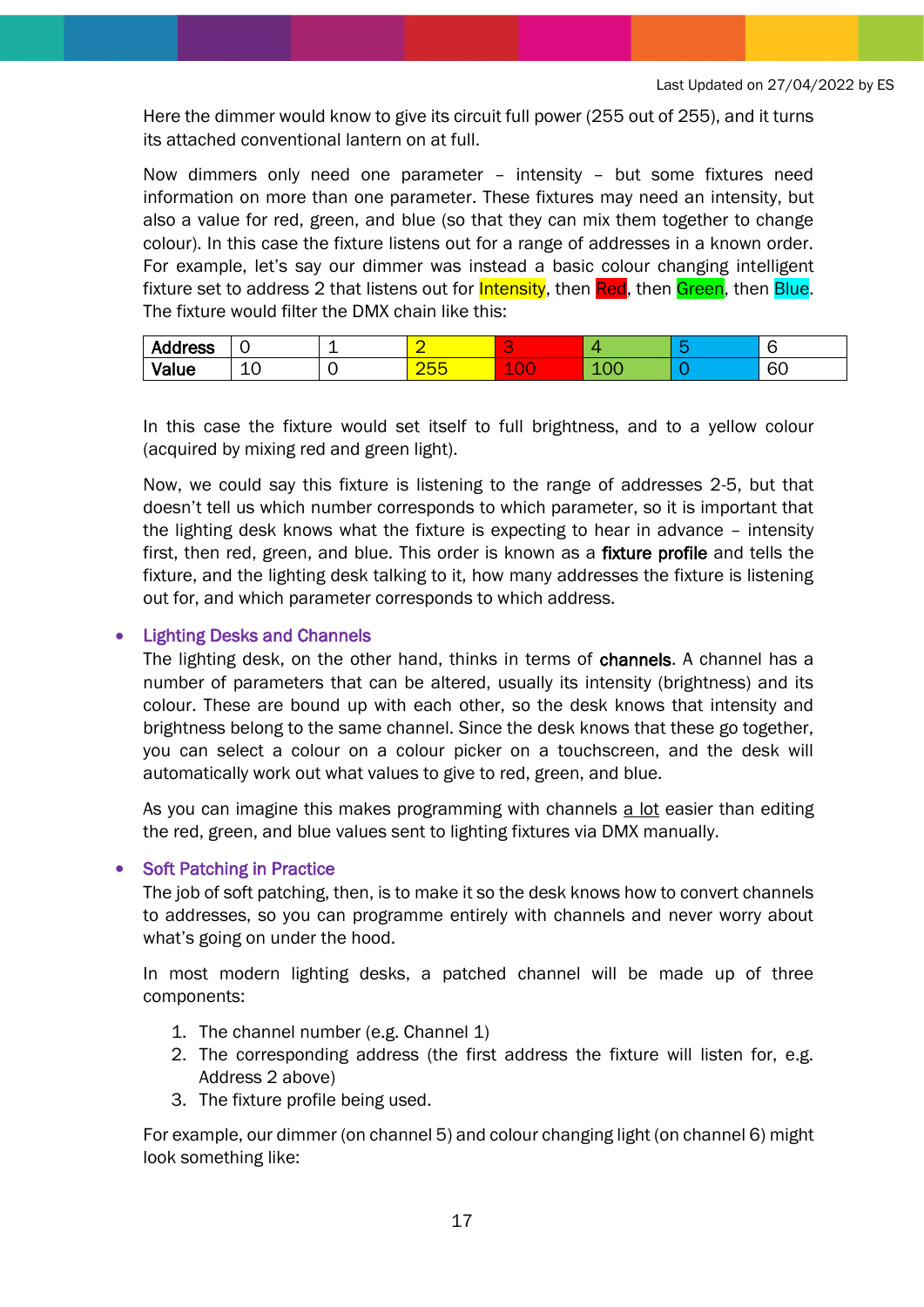| Channel | Address | <b>Fixture Profile</b> |
|---------|---------|------------------------|
|         |         | Dimmer                 |
| ൳       |         | Intensity, RGB         |

Soft patching is just the process of filling in this table with the channels and addresses you need to control during your show.

#### <span id="page-17-0"></span>**DMX Universes**

There is one last complication with DMX. Since DMX can only carry 512 values down one cable, big lighting rigs often need more than one cable's worth of DMX information. To do this, they run multiple cables from their lighting desk, each one carrying a unique set of DMX values, and going to a different set of fixtures. These cables, and the fixtures on them, are said to be in different DMX universes.

All that that means is that there can be multiple fixtures at the same address in different universes (e.g. a light at Address 15 in Universe 1 and Address 15 in Universe 2). When we patch a channel to a fixture at the lighting desk, we need to tell it which universe that fixture is in, so the information can be routed down the right cable, and to the right light.

The syntax for doing this on EOS (the ADC's lighting desk software) is to write the universe number, followed by a forward slash, followed by the address number. For example, if our colour changing light was on Universe 2, but our dimmer was on Universe 1, our patch table would look like:

| Channel | Address            | <b>Fixture Profile</b> |
|---------|--------------------|------------------------|
| 后<br>Ë  | ∸                  | Dimmer                 |
| - F     | $\Omega$<br>∠<br>∠ | Intensity, RGB         |

From a channel and show plotting perspective, this would work exactly the same, Channel 6 would control the light, and there would be no difference in operation, but under the hood the patch would be sending the info to the right place.

In the ADC Theatre, all intelligent fixtures that you plug a DMX cable into are on Universe 2. All others (e.g. the permanently installed dimmers and the houselights) are on Universe 1. When in doubt – if it's a dimmer, Universe 1, if it's not, Universe 2.

#### <span id="page-17-1"></span>• Troubleshooting Soft Patching Errors

Unsurprisingly, given how faffy the whole soft patching system is, there are a few regular errors that crop up.

The ADC has a pre-set DMX patch (labelled on each fixture) that should never clash. So hopefully errors where you have to be able to access the fixture should be rare.

#### 1) Help! My intelligent fixture is not responding to the desk!

- Step 1: Does it have power? Press a button on the back of the light and see if its screen lights up.
	- **If no power, troubleshoot hard patching of power. (See Hard Patching** above)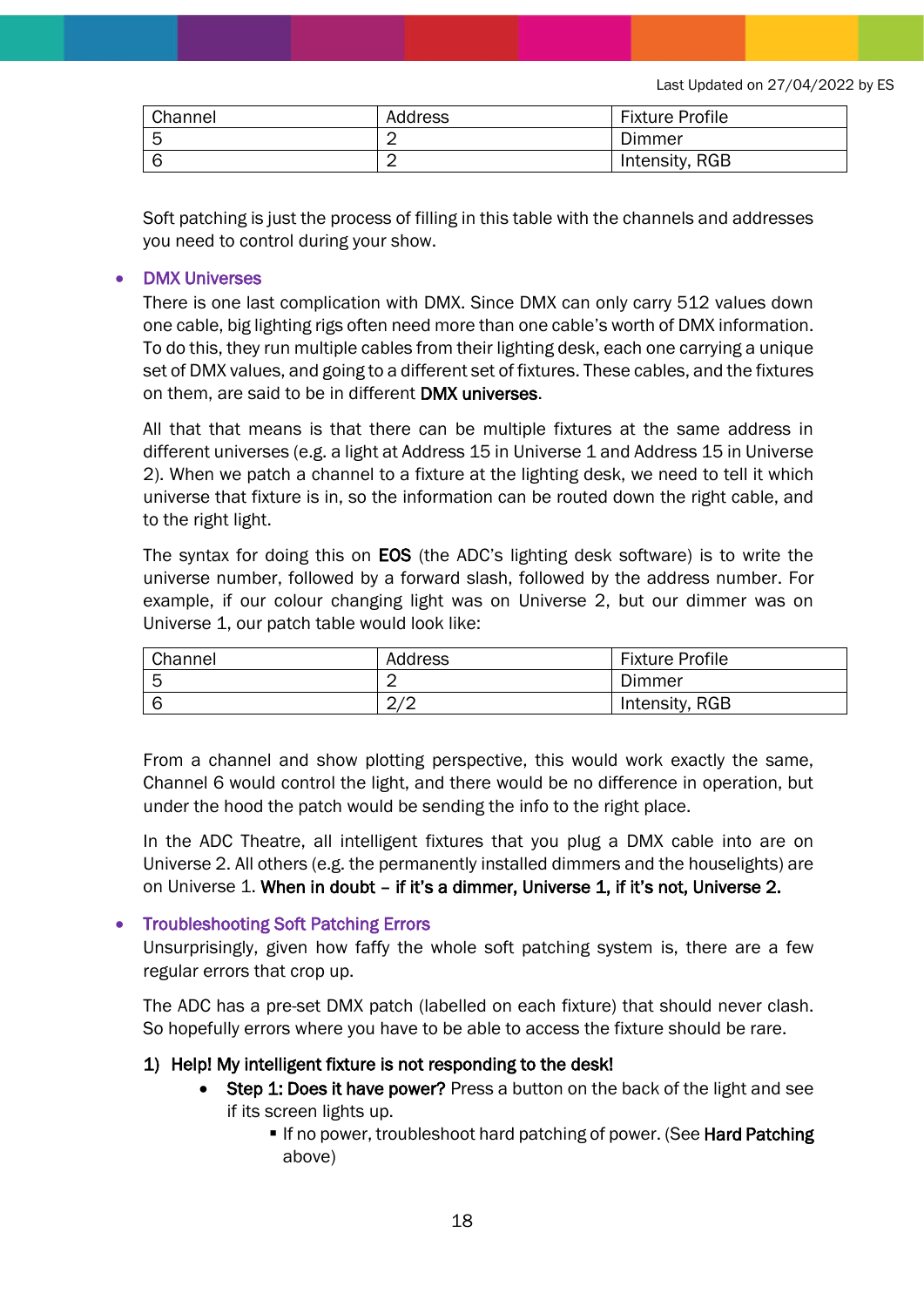- **Step 2: Is it set to the right address?** Look on the screen at the back of the light and check the address listed is the same address as the channel is set to on the desk. Also check if the address matches the number on the label attached to the fixture.
	- If it's not, correct the error in the patch, or on the fixture, and try again.
- Step 3: Are you in the right universe? Check on the desk, that if it's a dimmer it's patched to Universe 1, and if it's something you have plugged a DMX cable into, it's patched to Universe 2.
	- **If it's in the wrong universe, correct and try again.**
- If none of the above helps, seek out management for technical support.

#### 2) Help! My intelligent fixture is flickering!

- Step 1: Is the fixture terminated? DMX needs to be terminated to prevent signal echoing back and forth along the signal wire, confusing lights. Some fixtures self-terminate, but many do not. Terminators are small black caps that plug into the 'through' DMX port of the last light in a chain to prevent the signal echo.
- Step 2: Does the intelligent fixture have a number value in its strobe parameter? Go to live table view on Eos, and check if the fixture has a number (even a 0) in the strobe column.
	- **If it does, select that fixture, select the 'Shutter Strobe' parameter,** and set it to EMPTY (e.g. Channel 5 Shutter Strobe @ [ENTER]), and see if that fixes the problem.
- Step 3: Is there any other channel that overlaps with the fixture's addresses? It's possible another channel's intensity or colour parameter is overlapping the fixture's strobe channel. Check on patch whether there are any other channels patched to addresses soon after the offending light (Hint: pressing 'Format' while in patch switches the table to be ordered by Address not Channel, making it easier to check)
	- **If there is, check if the fixture is actually set to that address, and** correct the error in patch or on the fixture, and try again.
- If none of the above helps, seek out management for technical support.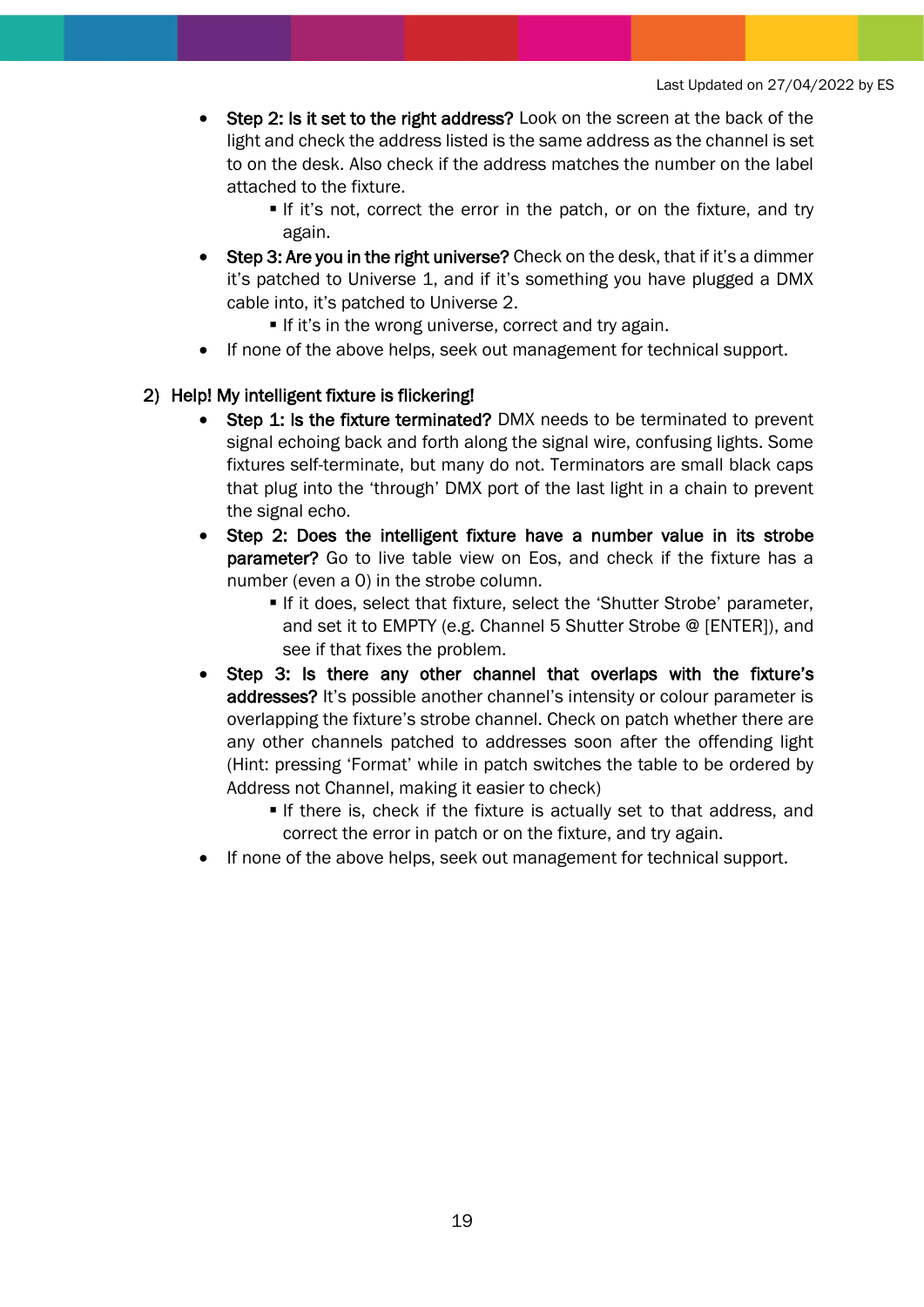# <span id="page-19-0"></span>4. Focusing

In a nice change from Patching, Focusing is pretty intuitive. Focusing is the process of ensuring the light produced by each lantern or fixture hits the right part of stage in the right way.

This usually requires going up a ladder to physically change where the light is pointing, and how it produces its *light beam*. The end result, the position and set-up the light ends up in for the show, is called its focus.

Focusing is generally very intuitive – you essentially just fiddle with the light until it looks right, then move on to the next one. However, to give an idea of the kinds of things you'll be changing I'll run through the main ones here:

- Direction the direction the lantern faces changes what its light beam hits. A lantern can usually rotate in two axes, horizontally and vertically.
	- o To rotate horizontally you swivelling its yoke around its hook clamp.
	- $\circ$  To rotate vertically you usually release a brake where the yoke connects into the lantern body, adjust it to the right angle, then apply the brake again.
- **Beam Shape** Many lights allow you to shape the beam by blocking off parts of the light beam, allowing you to create straight edges instead of circles, or prevent light hitting a part of the stage. This is usually accomplished using shutters—metal panels that slide in and out of the side of the light—on *profiles*, and barn doors—metal flaps at the front of the lantern—on most other lights*.*
- Beam Angle The angle between the two edges of the beam's as it leaves the lantern. If the angle is large, the beam is wider, hitting more stage but less brightly as the light is dispersed. If the angle is small, the beam is thinner, hitting less stage more brightly as the light is concentrated. Most lights have fixed beam angles, but some allow them to be adjusted, usually by adjusting knobs on the barrel of the light.
- Beam Softness All light beams can have harder or softer edges. A hard edge on a beam looks like a traditional spotlight, with a hard border separating the lit area and the dark area. A soft edge instead has a gradient at its edges, blurring light and dark areas together. Some lights (particularly *profiles*) allow you to adjust how hard or soft their beams are by adjusting knobs on the barrel of the light.
- Colour While not strictly a part of focusing, if you haven't got the right gels in your conventional lanterns, now is the time to do it!

Usually during a lighting focus you need someone on the desk to turn each light on, and someone up a ladder or in the Genie (a mobile work at height platform – basically a cherry picker) to focus the light. In Cambridge, some lighting designers prefer to see what the light will look like from the desk, others prefer to have focus the light themselves to have full control over it – it's a personal preference. In the professional world a lighting designer very rarely focuses lights themselves.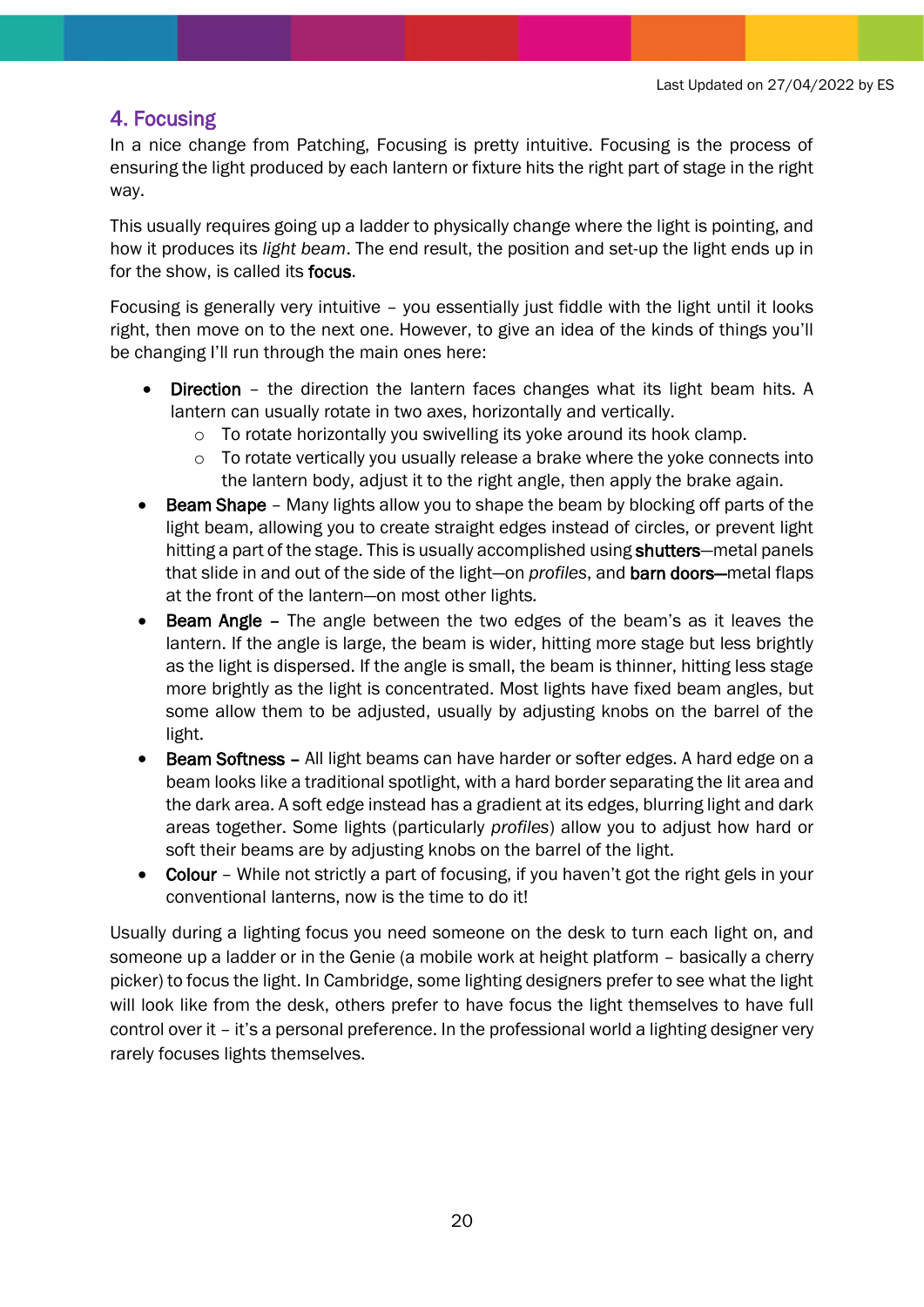# <span id="page-20-0"></span>5. Plotting (a.k.a. Programming)

By the time you sit down to plot a show, every fixture you are using should be rigged and focused correctly. Plotting is the process of recording which fixtures should be on at any point in the show, how brightly, and (if they are LED) what colour they should display.

While you can do all of this sat at the desk, do not underestimate how long it will take. The process scales by how many cues you need to plot, and often can take several hours.

#### <span id="page-20-1"></span>• Making A State

The first step in plotting is to make a state. A **lighting state** is a static way that the stage looks. Most desks allow you to alter the intensity of fixtures using either *faders* (sliders that adjust intensity) or *console commands* (that tell lights to go to a certain percentage brightness). The colour of LED fixtures can usually be changed using a touchscreen colour selector.

Adjust the intensities and colours of different fixtures until they look how you want them, and that's a lighting state. Next you need to record it so you can play it back later.

#### <span id="page-20-2"></span>• Types of Playback

Ways of playing back lighting states later, are, imaginatively, called 'playbacks'. There are two main types: cues, and submasters. Both record states, but differ in how they recall them.

A cue remembers a lighting state and stores it within a cue list. Each cue has a number, and the cue list plays back in order—cue 1, then cue 2, then cue 3—moving forwards through the list, with different speeds of fades set on each cue to control how quickly it transitions between the states.

Cues are fantastic for theatre, as they work really well in environments when you know exactly what will happen when in your show, allowing you to do all the set up in advance, and just press 'Go' to move between cues on the night.

A submaster records a single state, but you control how much of it is recalled using a *fader* (a slider on the lighting desk). The levels recorded in a submaster are recalled proportionally to the level of the fader. When the fader is at 50%, 50% of the values in the submaster are recalled, and the lights will go to 50% of their intensity level in the recorded state. This makes a submaster very good for controlling groups of lights, or mixing together different lighting ideas quickly.

Usually submasters are best in either very technically simple shows (as they are quicker to set-up than cues, allowing more rehearsal time), or shows where the show changes each night, like improv shows, where the rigid structure of cues is poorly suited.

#### <span id="page-20-3"></span>• Cue Lists

As mentioned above, cues record states in a list, and playback by recalling those states sequentially in a given order. A cue list is usually viewed in a table, and usually looks something like this (numbers usually refer to seconds):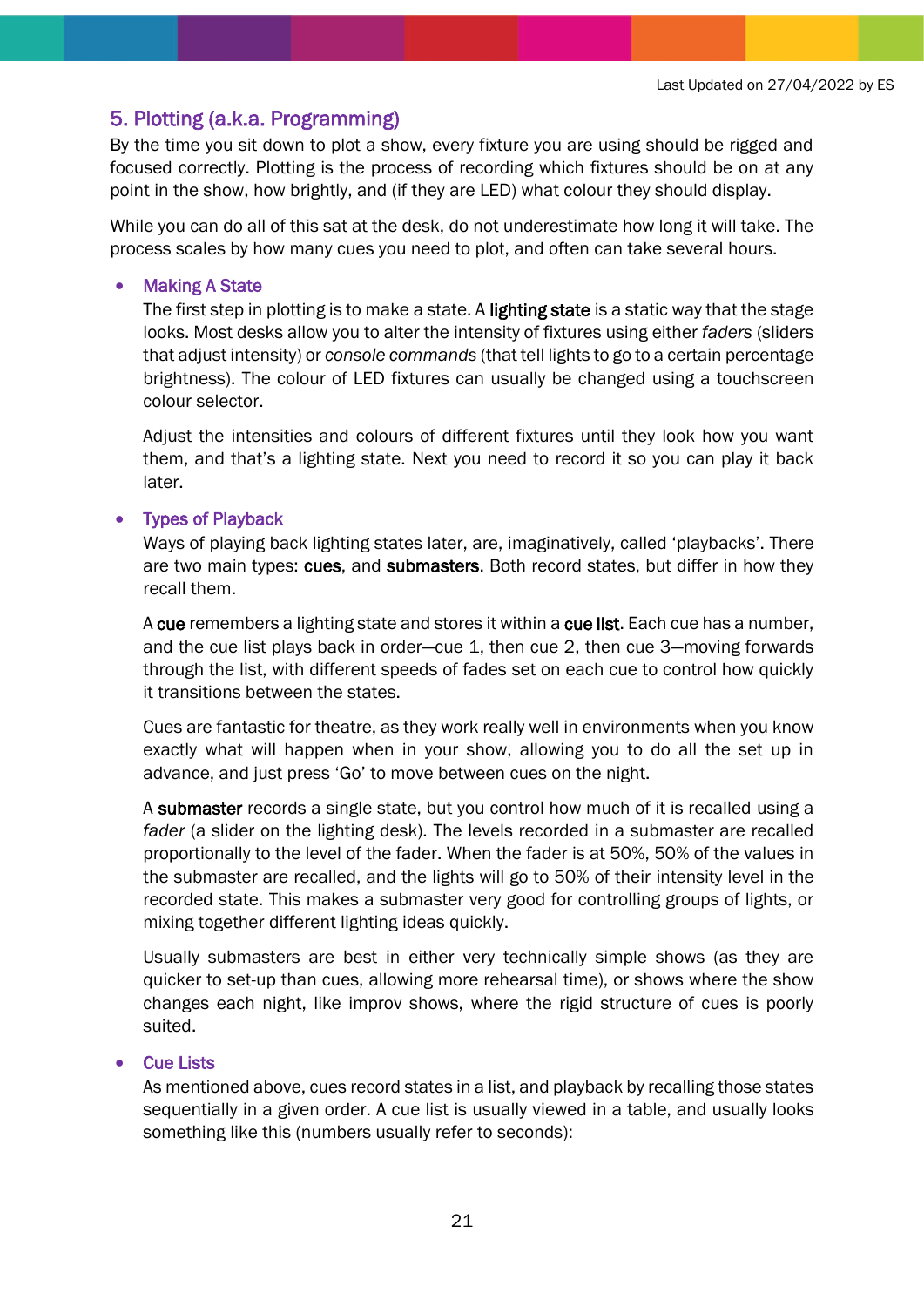|                       | <b>Fade Time</b> |                  |                 |                                   |                 |
|-----------------------|------------------|------------------|-----------------|-----------------------------------|-----------------|
| Cue No.               | Intensity In     | <b>Intensity</b> | Colour<br>Label |                                   | Follow/Hang     |
|                       |                  | Out              |                 |                                   |                 |
|                       | 5                | 5                |                 | $S1$ – the house                  |                 |
| $\overline{2}$        |                  |                  |                 | <b>Black out</b>                  |                 |
| 3                     | 3                | 3                | $\Omega$        | S <sub>2</sub> - the living room, |                 |
|                       |                  |                  |                 | night                             |                 |
| 4                     | 20               | 20               | 20              | Sunrise red                       | H <sub>10</sub> |
| > 4.1                 | 40               | 40               | 40              | Sunrise orange                    | F30             |
| $\overline{\cdot}$ >5 | 10               | 10               | 10              | Living room, day                  |                 |

Breaking this down, each cue has:

- A cue number usually an integer, but you can insert additional cues in at decimal points – these are called 'point cues', and are useful if you get stuck.
- Fade times the time it takes to transition from the last cue into this one. Usually this is for the cue as a whole, but many desks let you change the speed at which different parameters fade – for example you could change colour at a different speed to intensity, or change the intensity of fixtures getting brighter at a different speed to fixtures getting dimmer ('Intensity In' vs 'Intensity Out').
- Label A field to write a brief text description of the cue.
- Follow/Hang a tag that allows this cue to trigger the next cue after a delay.
	- $\circ$  Follow starts a timer of fixed duration when the cue is entered (when the 'Go' button is pressed) and when that timer hits zero, triggers the next cue.
	- $\circ$  Hang does the same as follow, but starts its timer after the cue has finished transitioning in, instead of as it starts transitioning.
	- $\circ$  E.g. cue 4 above has a fade time of 20s, and then a hang of 10s that counts down after the fade time, so cue 4.1 will trigger 30s after cue 4 starts.

On the other hand, cue 4.1 has a fade time of 40s, and follow of 30s, that counts down at the same time as the fade, so cue 5 will trigger 30s after cue 4 starts, and 10s before cue 4 has finished transitioning.

There are a couple of other parameters that can be added to cues, but they depend on the how the lighting desk is recording cues.

#### <span id="page-21-0"></span>• Cue systems: thinking with Tracking

Lighting desks can record cues in one of two ways: they can record every piece of information about every fixture into every cue, or only record the changes between cues.

The first system is very simple, but allows less flexibility than the second, as all fixtures receive their instructions together, and fade at the same speeds – the Zero88 Jester at the Corpus Playroom works on this system.

This second system is known as tracking, and is what most modern lighting desks, including the ADC Theatre's Gio@5, use. It allows more detailed programming for different fixtures.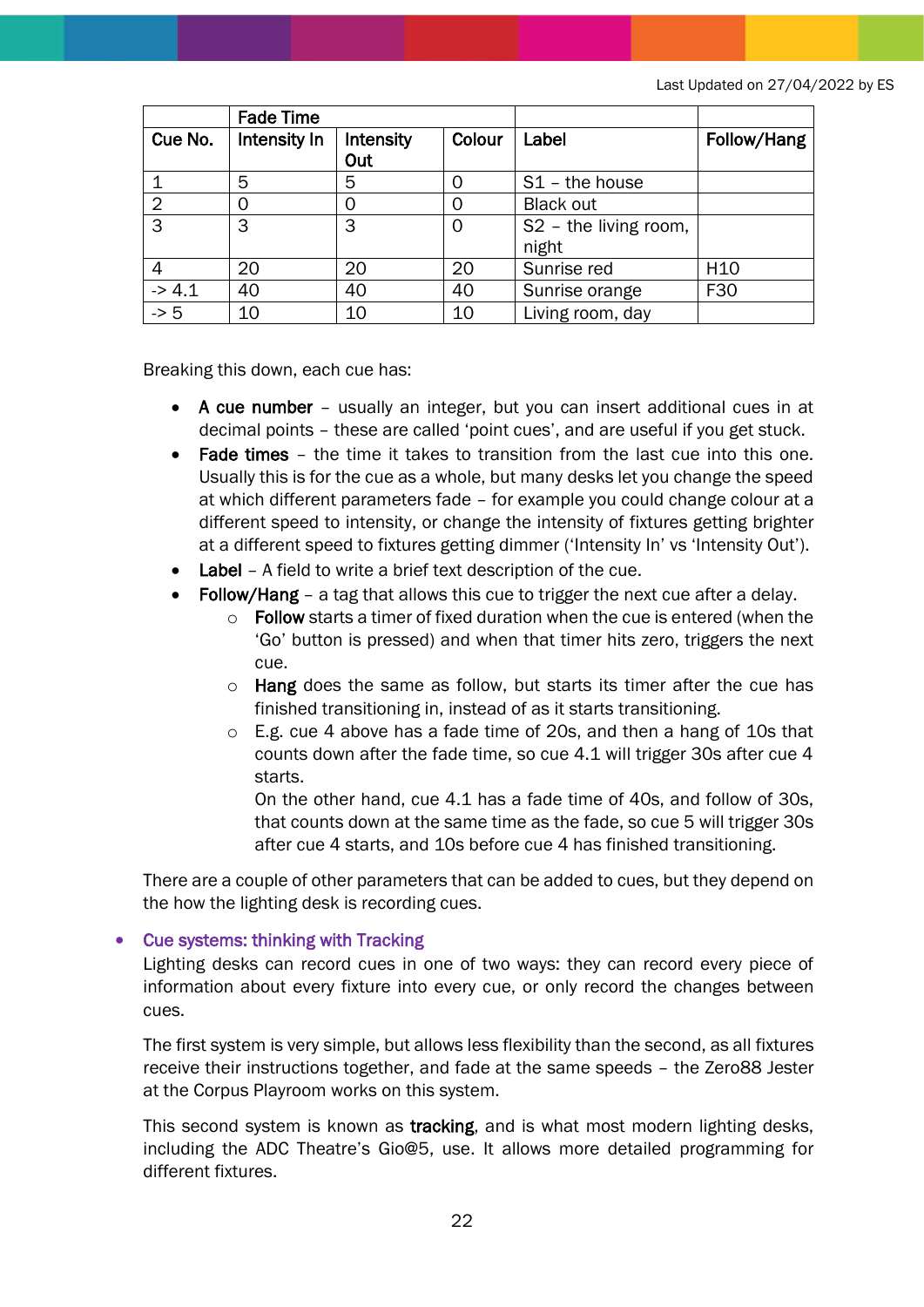Tracking systems usually use a colour code to describe what kind of change has been recorded into a cue:

- $\bullet$  Blue the value has increased (the sky is up and is blue)
- Green the value has decreased (grass is **down** and is green)
- Magenta No change recorded. The number visible is at that value because it was at that value on the previous cue.

Both tracking and non-tracking systems actually behave very similarly when you're first recording cues, it's when you want to edit cues that it's more difficult.

Say you are lighting a scene in a living room, where an actor turns on a table lamp, then another, and afterwards the stage goes to a blackout. Looking at the intensity values stored inside the cue, it might look something like this:

| Cue | Label            | Ch | Ch 2 | Ch <sub>3</sub> | Ch <sub>4</sub> | Ch 5 | Ch 6 | Ch | Ch 8 |
|-----|------------------|----|------|-----------------|-----------------|------|------|----|------|
|     | Living room      | 60 | 60   | 60              | 60              |      |      |    |      |
|     | Lamp 1 on        | 60 | 60   | 60              | 60              |      |      | 80 |      |
|     | Lamp 2 on        | 60 | 60   | 60              | 60              |      |      | 80 | 80   |
|     | <b>Black out</b> |    |      |                 |                 |      |      |    |      |

Then suppose you decided you wanted Channel 5 to be on at 40% throughout the scene. If you were in a non-tracking system you would have to change cues 1 through 3, rerecording them with Channel 5 at 40%.

Now imagine it was in a tracking system:

| Cue | Label            | Ch | Ch 2 | Ch 3 | Ch <sub>4</sub> | Сh<br>5 | Ch 6 | Сh | Ch 8           |
|-----|------------------|----|------|------|-----------------|---------|------|----|----------------|
|     | Living room      | 60 | 60   | 60   | 6C              |         |      |    |                |
|     | Lamp $1$ on      | 60 | 60   | 60   | 60              |         |      | 80 |                |
| ◡   | Lamp 2 on        | 60 | 60   | 60   | 60              |         |      | 80 | 8 <sub>C</sub> |
|     | <b>Black out</b> |    |      |      |                 |         |      |    |                |

Because Cue 2 does not contain a change for Channel 5, and just allows to stay at the same level as in Cue 1, if you change the level in Cue 1, it will carry forwards into Cue 2 (and on into Cue 3, which also doesn't record a change):

| Cue | ∟abel            | Сh | ∩հ<br>⌒ | Ch <sub>3</sub> | Ch 4 | Ch <sub>5</sub> | Ch <sub>6</sub> | Ch | Ch <sub>8</sub> |
|-----|------------------|----|---------|-----------------|------|-----------------|-----------------|----|-----------------|
|     | Living room      | 60 | 60      | 6C              | 60   | 4C              |                 |    |                 |
|     | Lamp 1 on        | 60 | 60      | 60              | 60   | 40              |                 | 8C |                 |
| З   | Lamp 2 on        | 60 | 60      | 60              | 60   | 40              |                 | 80 | 80              |
|     | <b>Black out</b> |    |         |                 |      | 40              |                 |    |                 |

This saves programming time, particularly if you have many cues in that scene.

However, as you can see from Channel 5's intensity in Cue 4, it also creates a potential problem. Because Cue 4 only records changes, and when it was first recorded there was no change on Channel 5 between Cue 3 and 4 (in both it was at 0), when Channel 5 was set to 40%, there is no instruction to tell it to black out, and the light stays on at 40% in the Cue 4 blackout.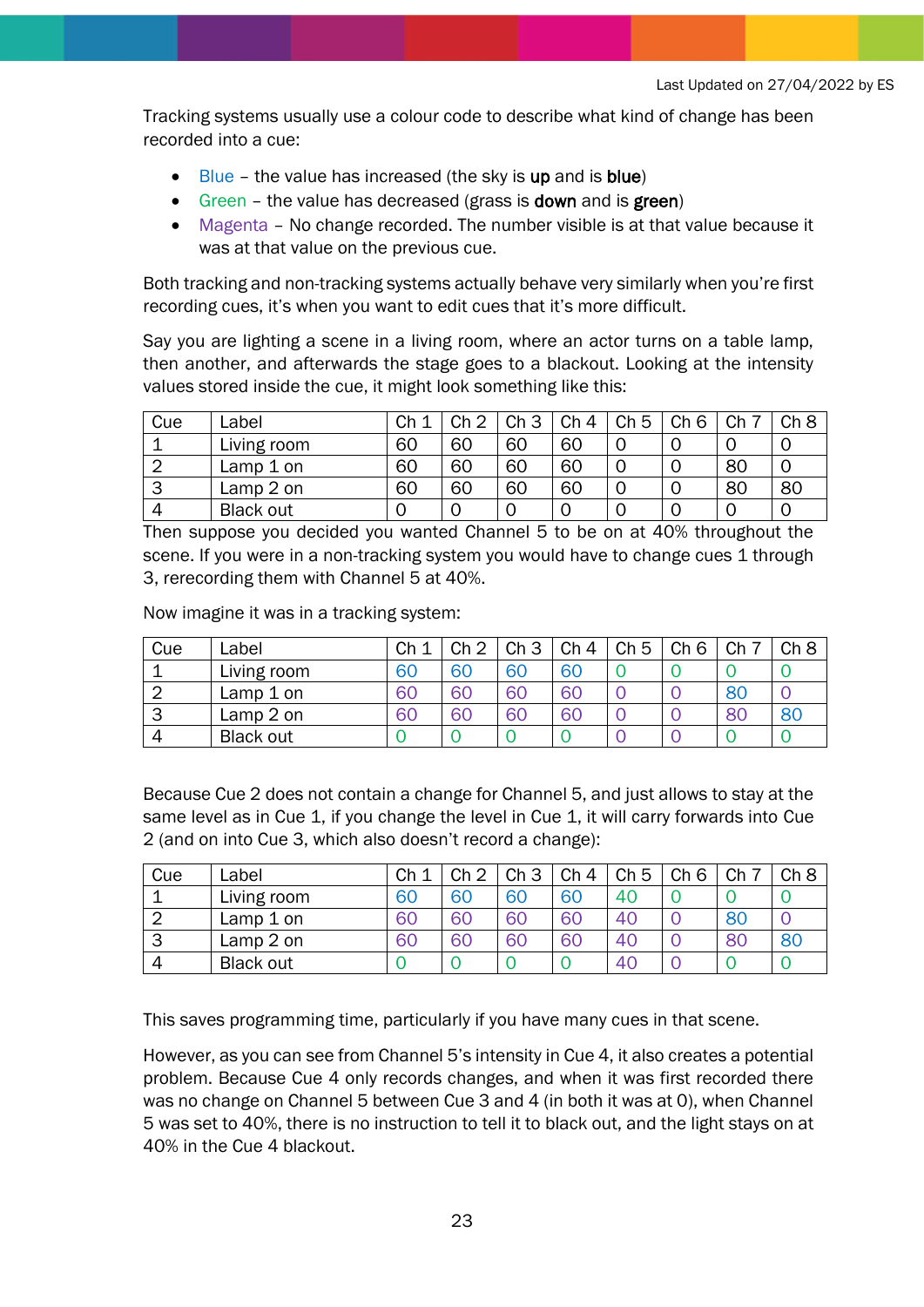One way to fix this is to add an instruction in Cue 4 to turn Channel 5 to 0. However, this only works retrospectively, and only works for Channel 5.

The better fix is to use a **block cue**. A block cue is a cue that remembers exactly its values, and automatically adds instructions to set Channels back to those values if needed.

To make a cue a block cue on Eos, you use the command "[Cue] [Number] [Block]", and a 'B' will appear beside it in the cue list to confirm it is a block cue. To make a block cue a normal cue, simply apply the command to the same cue again.

Values controlled by a block cue are normally displayed in white. The example scenario with a block cue, immediately after updating Cue 1 to set Channel 5 to 40%, would look like this:

| Cue            | ∟abel             | Ch | Րհ Դ | Ch <sub>3</sub> | Ch<br>4 | Ch <sub>5</sub> | Сh       | rh.<br>◡⊩ | Ch 8 |
|----------------|-------------------|----|------|-----------------|---------|-----------------|----------|-----------|------|
|                | Living room       | 60 | 6C   | 60              | 60      | 40              |          |           |      |
|                | Lamp 1 on         | 60 | 60   | 60              | 60      | 40              |          | 80        |      |
| 3              | Lamp 2 on         | 60 | 60   | 60              | 60      | 4C              |          | 80        | 80   |
| $\overline{4}$ | Black out (BLOCK) |    |      |                 |         |                 | $\Omega$ |           |      |

Cue 4 has automatically added a green "go to 0" instruction on Channel 5, and Channel 6 is marked as white, and ready to add the same instruction if Channel 6 is updated in an earlier cue.

#### <span id="page-23-0"></span>**Submasters**

A submaster stores a state and recalls it proportionally to the level of the submaster. For example, here is a table of a submaster containing a state, and then recalling it at different percentages:

|                      | Сh | ി<br>Րհ | Ch 3 | Ch<br>$\overline{4}$ | Ch <sub>5</sub> | Ch <sub>6</sub> | Ch 8 | Ch 9 |
|----------------------|----|---------|------|----------------------|-----------------|-----------------|------|------|
| <b>Initial State</b> |    | 50      | 100  | 100                  | 50              | 25              |      |      |
| Sub at 0             |    | 0       |      |                      |                 | O               |      |      |
| Sub at 10            |    | 5       | 10   | 10                   | 5               | З               |      |      |
| Sub at 50            |    | 25      | 50   | 50                   | 25              | 13              |      |      |
| Sub at 100           |    | 50      | 100  | 100                  | 50              | 25              |      |      |

Submasters are usually mapped onto faders - physical sliders on a lighting desk that can vary between 0 and 100%. Often faders have a button at the bottom that can do something (usually it just sets the submaster to 100% while it's pressed).

This means that submasters can be controlled in a very quick, hands-on way, perfect for improv, or any time you want to directly control lights during a show. Submasters are also very quick to set up compared to cues.

However, as submasters have no concept of time (they only record one state), you need to manually operate them during a show, setting them to a level live for every scene, which makes operating a show off them harder.

#### <span id="page-23-1"></span>• Using Cues and Submasters Together

You can also use both cues and submasters together in a show. Usually the desk works out how to combine two playbacks that both have data for the same channel by using either highest takes priority (HTP), where higher values are displayed instead of lower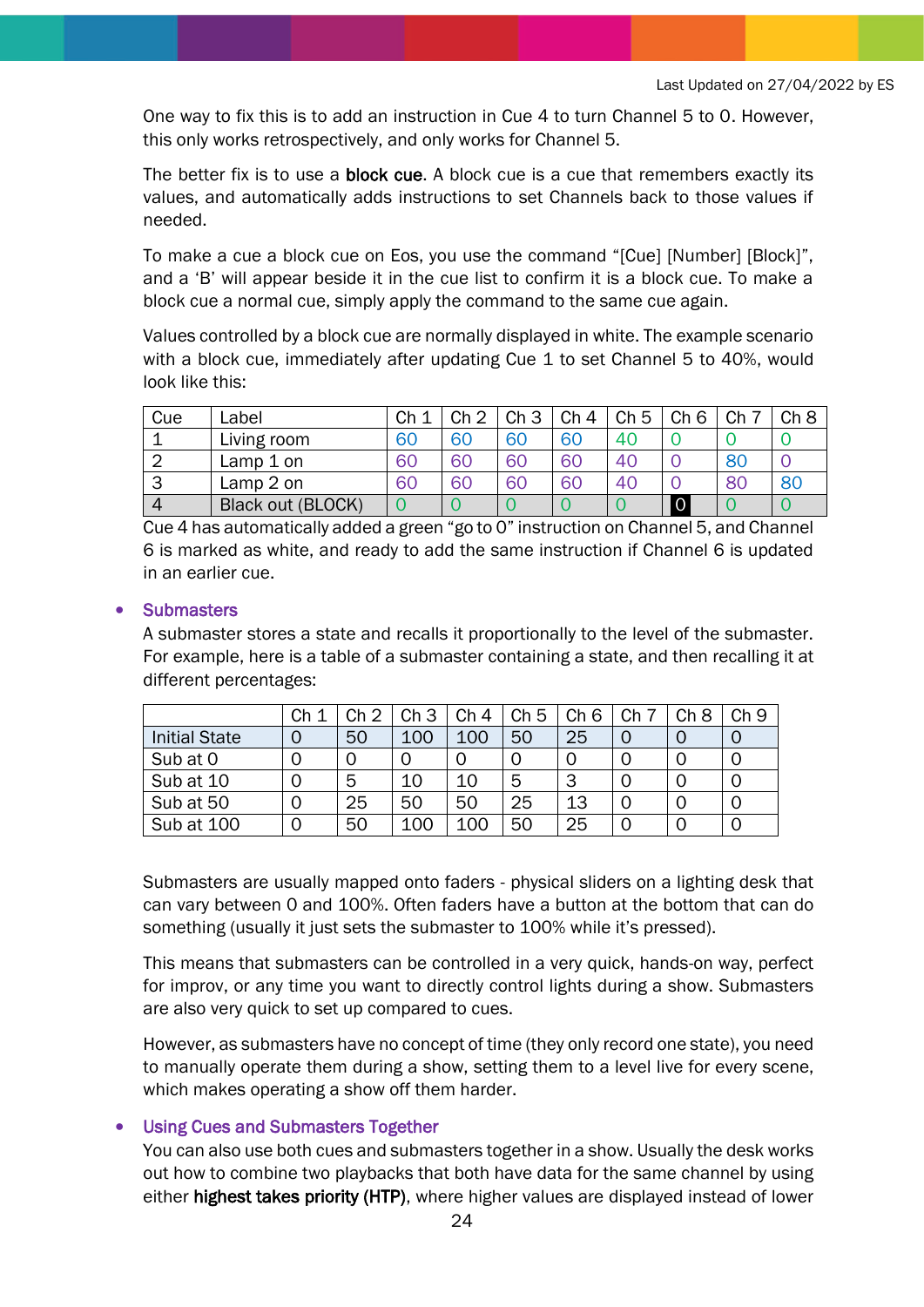values, or less commonly lowest takes priority (LTP), where the lower value is displayed instead.

A show could therefore mainly use cues, but use submasters for certain effects that are fiddly to programme into a cue stack (for example lightning flashes, or a bulb flickering, or lights that pulse in time with live music).

Submasters are also commonly used for controlling DMX fixtures that are not lights, like haze and smoke machines, which are better controlled manually by the lighting designer rather than automatically in cues, as the amount of extra haze needed in a scene may vary from one performance to the next.

#### <span id="page-24-0"></span>• Effects

An effect usually refers to a repeating continuous lighting change (for example a light pulsing on and off repeatedly, or a light mimicking fire glowing, or a light changing through a rainbow of colours before returning to the same place) that can be stored inside a cue, allowing the cue to store dynamic lighting. There are lots of different types of effects, and as lighting desks tend to handle them very differently so I will not go into them in detail here. I would recommend researching the lighting desk you plan to use to find out how they work.

#### <span id="page-24-1"></span>• Blind Mode

Many modern desks have a mode called 'Blind mode' (as opposed to 'Live mode'). In 'Live' any changes you make occur to the stage immediately – lights will turn on – and you need to deliberately record them into memory. 'Blind' allows you to access the memory directly, like a spreadsheet, and read and edit the information in cues you are not currently looking at.

This has two principle uses: to fix a cue during a show without having to bring up that cue; to troubleshoot tracking issues, or get an overview for what a single channel is doing in multiple cues.

I would recommend taking a look into it – it is a useful tool, but when programming you will spend most of your time in 'Live'.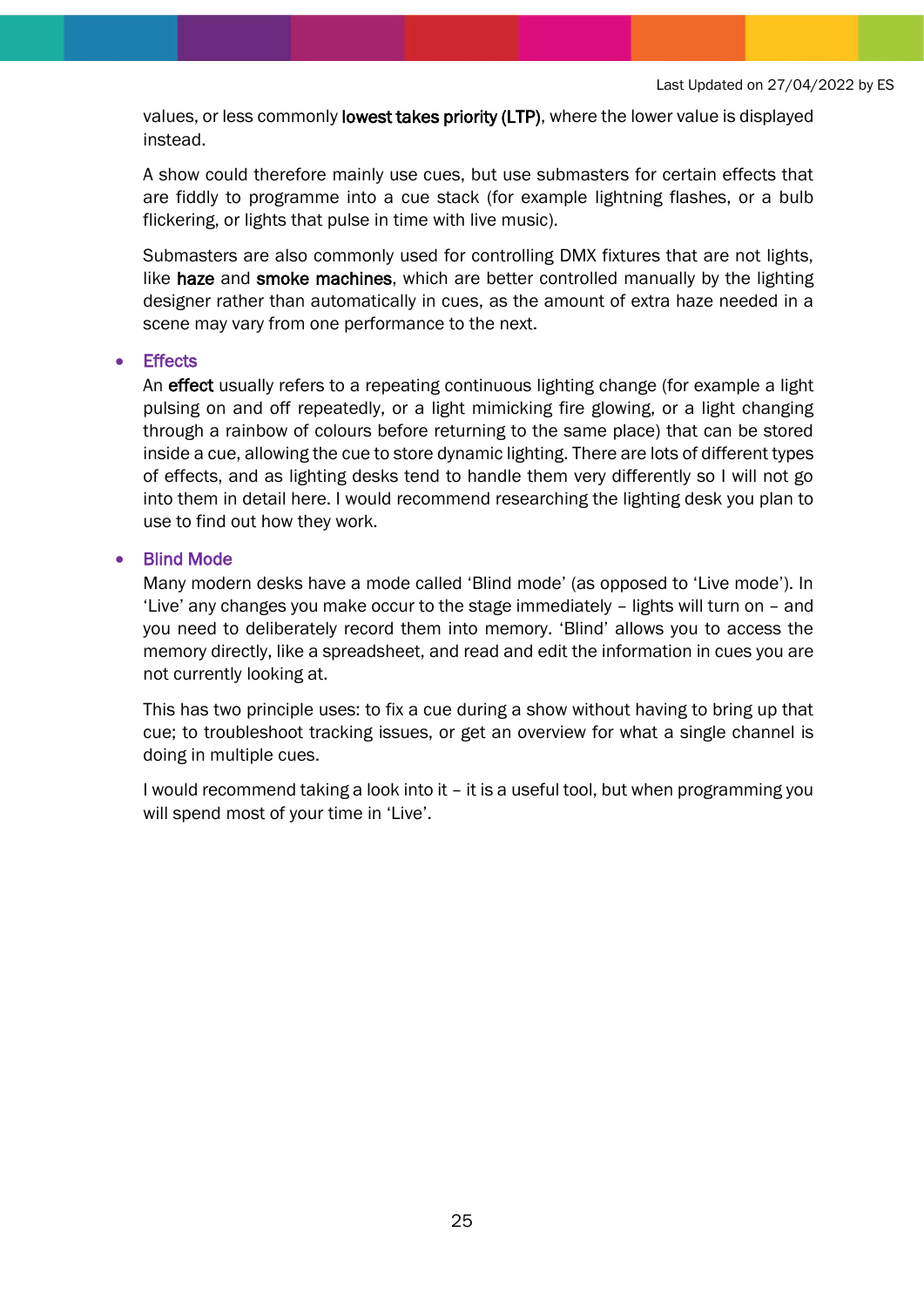## <span id="page-25-0"></span>Types of Fixture

<span id="page-25-1"></span>**Profile** 





RJ 614sx Conventional Profile Source 4 Lustr S2 Intelligent Profile

The most complex and versatile light in the LD's arsenal. Also usually the heaviest and most expensive (aside from moving lights). Profiles have multiple lenses that can be moved up and down a lens tube, allowing a wide range of optical control – beams can vary from a soft wash to a sharp spotlight, and some profiles allow you to change the beam angle of the light (making the area it hits onstage larger or smaller).

Additionally because profiles have such tight optics, they can focus the energy of their light source on a small section of the stage, allowing more brightness onstage for the same light output from the light-source. This is particularly useful when lighting the stage from far away, as a profile can be much further from the stage and achieve the same brightness compared to another fixture.

Profiles can be identified by their length (they are proportionally longer than other fixtures), and by the fact they use shutters not barn doors to shape their beam. Shutters are only visible as handles on either side of the lens tube.

Profiles are usually used as specials due to versatility, or as frontwash when rigged far from stage (e.g. on a lighting bridge or the front of an auditorium gallery in a large theatre).

Profiles are also the only fixture type that can use gobos – small metal stencils that allow a silhouette to be projected onto stage.

In essence profiles can serve almost any lighting purpose, but you are normally limited in how many profiles you have available so treat them as a limited resource, and use them where they will best serve your design.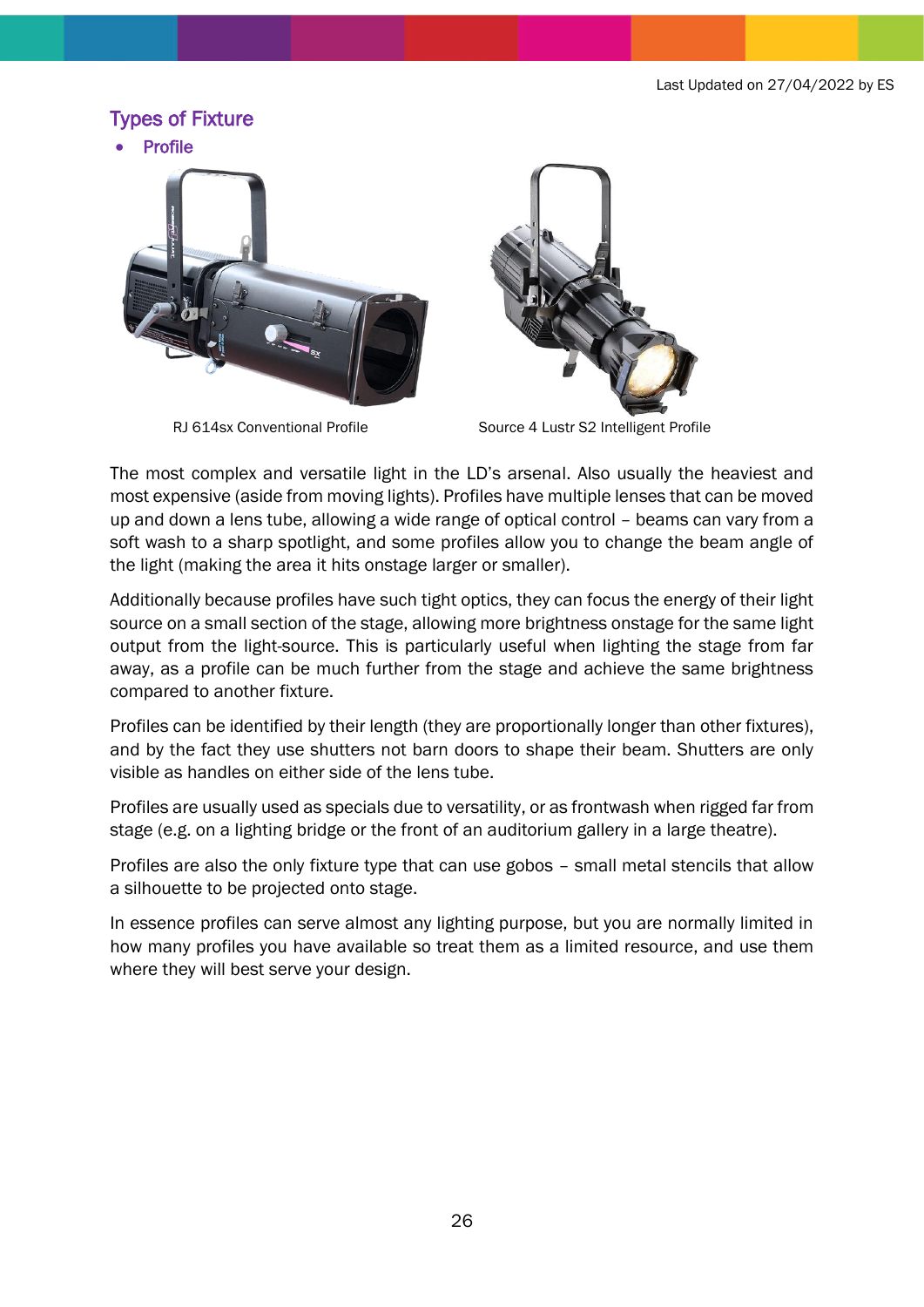<span id="page-26-0"></span>**Followspot** 



RJ Roxie (CW v2) Followspot

Essentially a bright profile on a swivel stand. The followspot is designed for one purpose – to follow actors and light them as they move around the stage. They are in every way your classic spotlight. They usually have controls for how bright they are, what colour they are gelled to, and an iris to control how wide their beam is. Unlike a profile, they usually do not have shutters and cannot use gobos.

#### <span id="page-26-1"></span>**Fresnel**





CCT Starlette Fresnel CCT Minuette Fresnel (much smaller)

(Pronounced Freh-nel – the 's' is silent) Fresnels have a lens made up of concentric rings that create a soft beam that is brighter at the centre and fades to dim at the edges. This is great for creating soft washes of light, so are usually used for washes from any angle. They are also usually lighter and smaller than profiles, which make them easier to fly, or fit into a crowded grid. Most fresnels allow for some optical adjustments using knobs on the sides of the lantern, but have nowhere near the variation of a profile.

#### <span id="page-26-2"></span>• Pebble Convex (PC)

Have a different lens design to a Fresnel, producing a beam with a slightly harder edge, but are otherwise very similar and fairly interchangeable.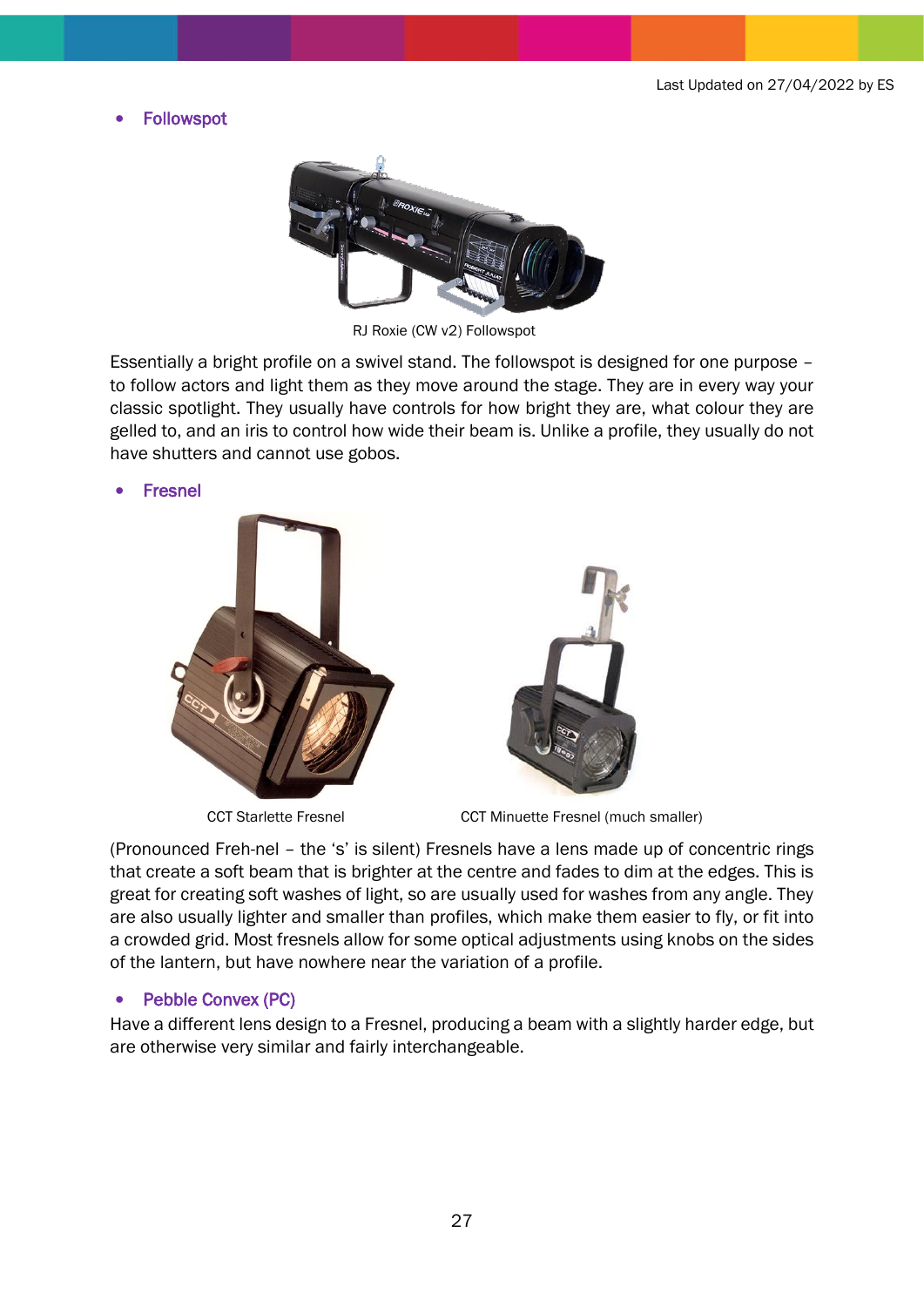<span id="page-27-0"></span>• PAR





PAR64 Lantern (a.k.a. 'Parcan')

Colorsource PAR Intelligent Fixture (a.k.a 'CSP')

PAR stands for parabolic aluminized reflector. Usually referred to affectionately as a Parcan (a nickname derived from the fact they look like oversized tin cans). The full sized Parcan is officially called a PAR64. It consists of a large lamp with built in lens, followed by a cylinder of black metal that contains and somewhat shapes the beam. The optics of Parcans cannot be adjusted at all. You just point them in a direction and gel them.

In the days before colour-changing LEDs, Parcans were used a lot for adding coloured top, back, and side light (since you could rig many in different colours). Nowadays LED PARs are generally used for this purpose (see the 'CSP' above), allowing designers to rig fewer as one light can produce many colours.

Tungsten parcans now have few uses, though are often used as 'blinders' (lights pointing at the audience to "blind" them) or in 'parcan walls' (onstage rigs of multiple parcans that point towards the audience and can run different patterns or effects) since they are cheap and plentiful.

<span id="page-27-1"></span>**Birdie** 



PAR16 Lantern (a.k.a. 'Birdie')

A small PAR fixture, usually used for footlights or for fitting a small light in a set. The name derived from a golf pun – the "birdie" is a size smaller (one less) than the "PAR". Birdies otherwise are identical to PARs in their advantages and limitations.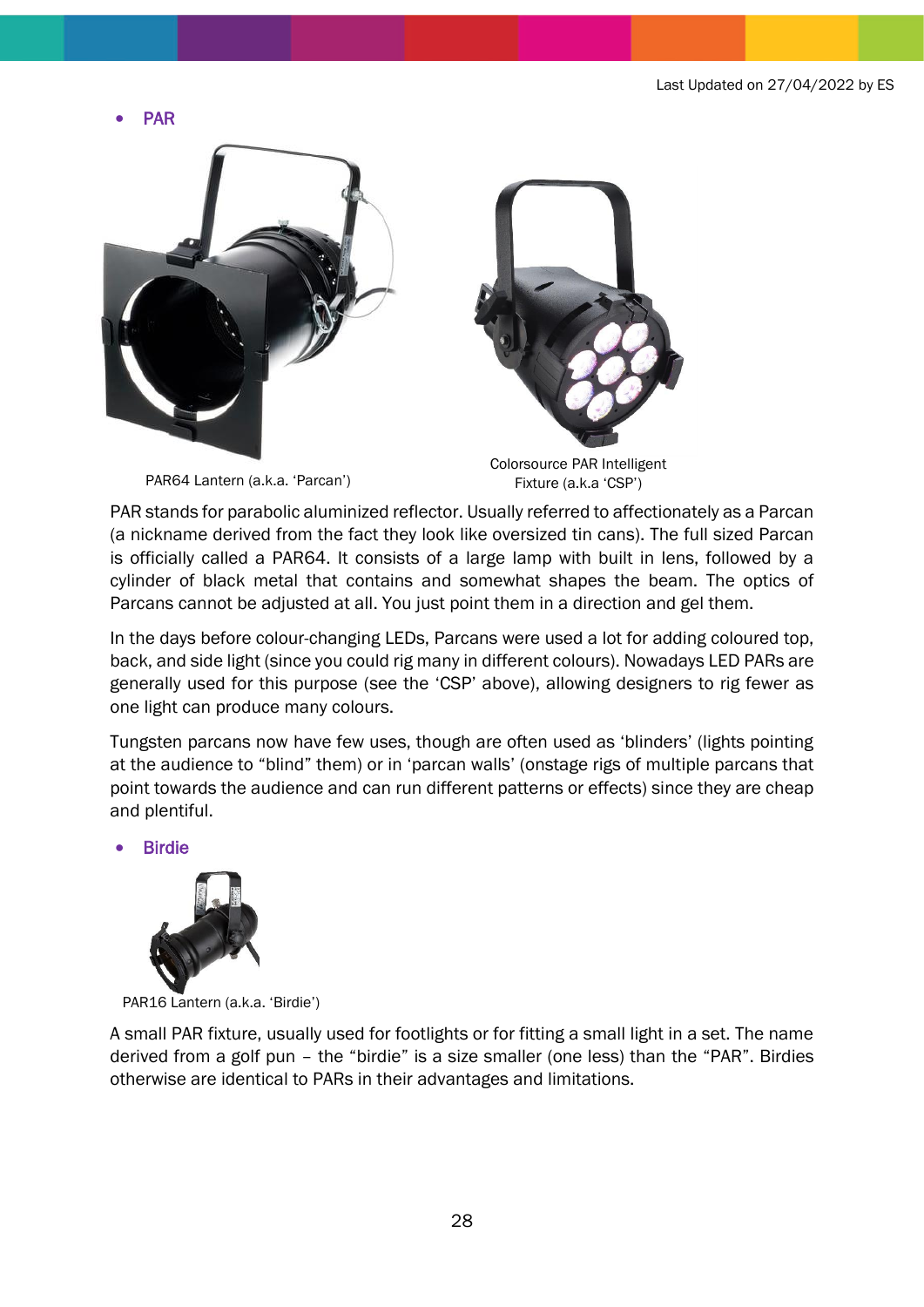<span id="page-28-0"></span>• Flood





Strand Coda Conventional Floodlight Altman Spectra CYC 200 Intelligent Cyc Flood

Flood lights, similar to PARs, cannot adjust their optics, they can only be pointed in different directions. However, unlike PARs there is very little to contain a flood's beam, so it tends to flood light over everything evenly in the direction it faces. This is very useful for evenly lighting cloths, leading to the floodlight's common use as a 'cyc flood' – a flood intended for lighting large cyc cloths and backdrops onstage. Outside of this use case, floods are not usually useful in stage lighting design.

#### <span id="page-28-1"></span>• Strobe Lights

Strobe lights are, as the name suggests, lights that are able to turn on and off at a high frequency, to create strobe effects. Usually the fixtures themselves look very similar to floods, but will have a means of controlling the speed at which they strobe, usually over DMX. Be aware most LED lights also have a 'shutter strobe' parameter that allows them to also strobe, though they will often not be as bright as a dedicated strobe fixture.

Strobe lights can be dangerous to people with photosensitive epilepsy, so it is critical that you inform ADC Management as soon as you know you are planning to use strobe effects so they can warn customers the production will contain flashing lights. Usually this is done in Section 2 of the show risk assessment. Strobe lights should never be used at a frequency of higher than 5Hz at the ADC or Corpus Playroom, and the period of time they are used for should be kept to a minimum.

#### <span id="page-28-2"></span>• Moving Lights

Moving lights, or 'movers', are fixtures built with the ability to rotate in three dimensions. They usually contain either a profile or Fresnel, but are unique in that their focus is determined in soft patch, rather than by physically going up to focus with a ladder. This makes moving lights incredibly versatile. However, they come with some drawbacks. They are heavy, very expensive, prone to breaking down (as they have moving components), and usually perform specific functions worse than a light dedicated for that purpose. Additionally, most moving lights have loud fans, or are audible when moving, which can be very distracting. They tend to take up a lot of DMX addresses, usually take longer to plot with, and are prone to a wide range of plotting errors as they are more technically complex. We do not have any moving lights at the ADC Theatre, though you are likely to encounter them if you ever work in other professional venues, or the Edinburgh Fringe.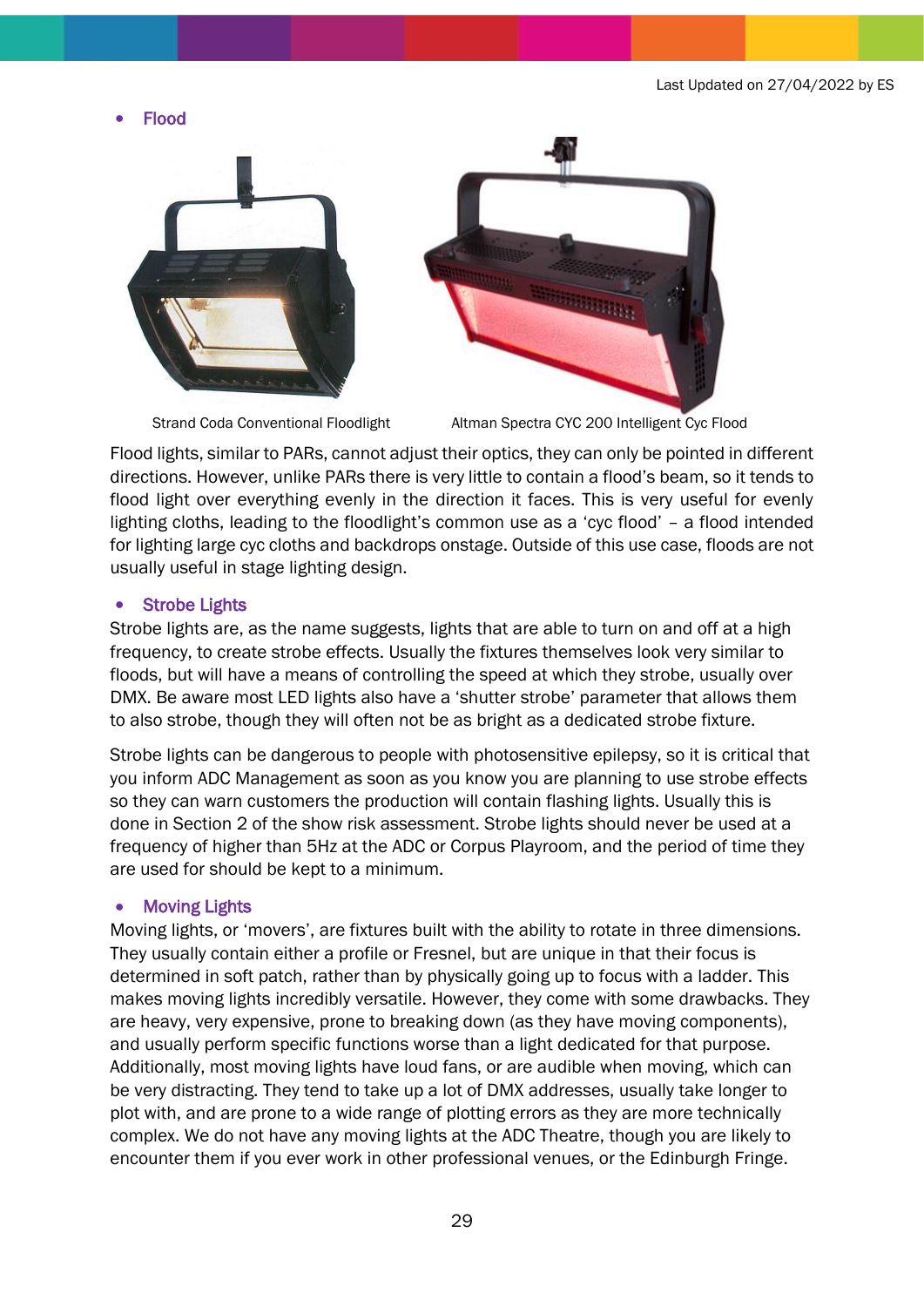# <span id="page-29-0"></span>A Few Principles of Lighting Design

As mentioned before, lighting design is very personal, and there is no right way to approach it. Different shows have different demands, and different lighting designers have different artistic styles.

Having said that, there are some general principles of good lighting design that are worth being aware of, if only to know when you're breaking them. I'll mention a few below. If you feel there are any that are notably missing, please send suggestions to [technical@adctheatre.com.](mailto:technical@adctheatre.com)

#### <span id="page-29-1"></span>Make sure actors faces can be seen!

For most shows being able to see the actors' faces is key to their performance – the face is the most expressive part of an actor's body and audiences generally don't like being deprived of their expressions (the exception here is dance shows, where sidelighting the body is often more important). This is where good facelight (also known as keylight) comes in. Usually your frontwash will do a lot of the heavy lifting here.

However, good facelight isn't just about having enough light on people's faces, it's also about ensuring that the shape of the face is visible. Traditionally this is done by lighting the two sides of the actor's face in slightly different colours, usually a cool white and a warm white. This allows the three dimensions of the face to be more visible, and makes different scenes and locations feel more distinct as the balance of cold and warm facelight can vary from scene to scene. This is the idea behind why many lighting designers rig both a warm and cold front wash.

#### <span id="page-29-2"></span>• Only light what you need to!

A lot of lighting is about guiding audience attention – usually the brighter an area of the stage, the more people's eyes are drawn to it. Where possible, it is always good to ensure that the main playing area (the space the main action is occurring) is brighter than the rest of the stage. This is where good focusing is crucial – you don't want a light to spill over and hit too much of the stage or your ability to draw focus to one area is reduced. You definitely don't want to light anything that isn't within the stage space (e.g. the auditorium ceiling or walls, or the audience) unless it is a very conscious artistic decision.

#### <span id="page-29-3"></span>Make sure your frontwash is even!

Audiences are sensitive to unlikely changes in brightness on an actor's face, and nothing is more jarring than an actor walking across the forestage and their face getting darker and lighter as they walk in and out of pools of light. Spend some time focusing your front wash to make sure it is as even as possible to someone walking from stage right to stage left, and downstage to upstage. Also, double check if it's still even when the tallest member of your cast walks across it. In Cambridge Theatre dim patches are colloquially called 'shafts of darkness' or 'SoDs', in contrast with shafts of light.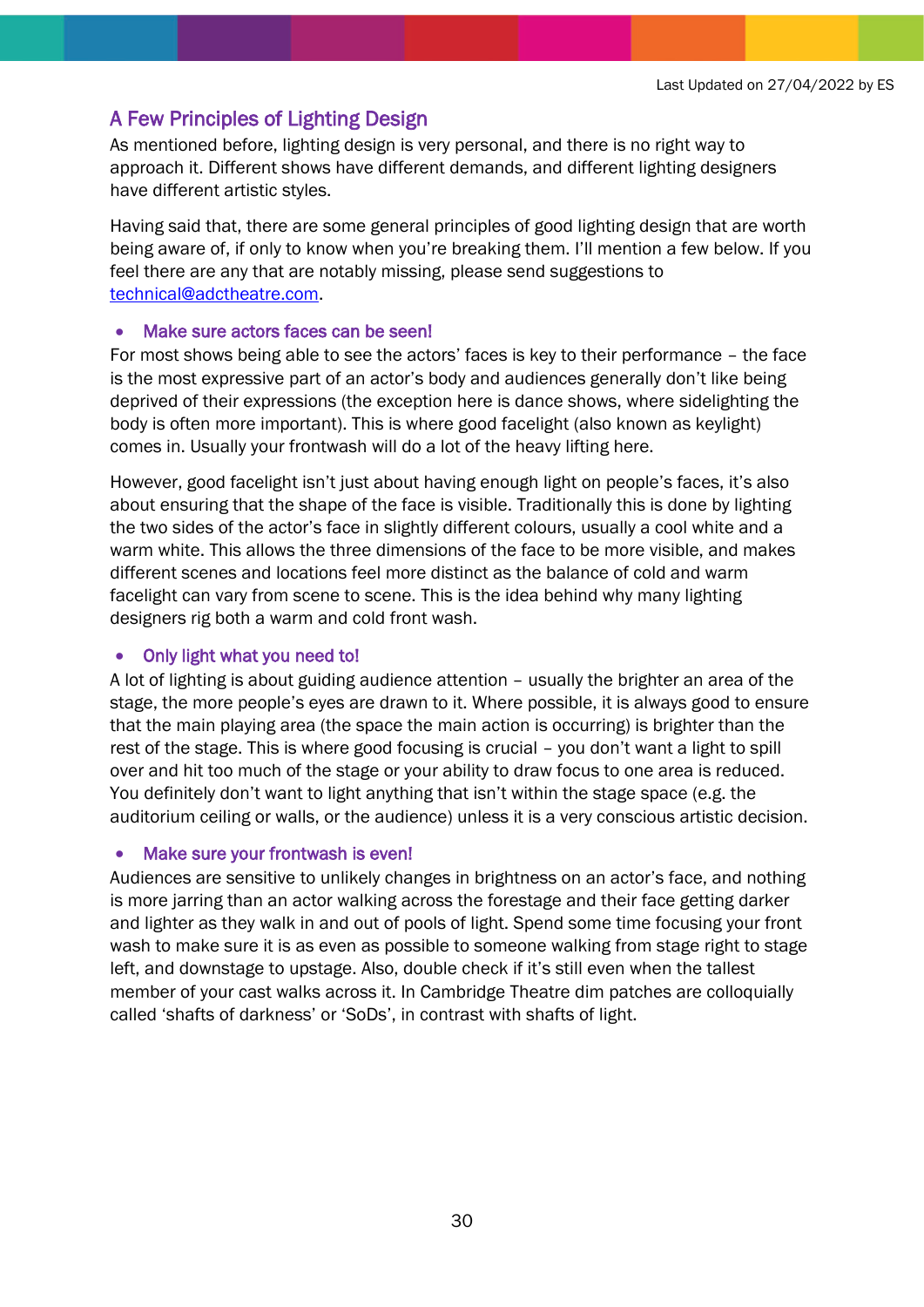Remember that lights are cones, so even if the stage floor is evenly lit, the performer may not be:



#### <span id="page-30-0"></span>• Think about multiple angles on each location!

One of the best ways to quickly build a rig is draw your set plan and then place an imaginary actor at different locations. Then ask yourself – where is their face light coming from? Are they being side-lit, are they being top lit? Then place lights in answer to these questions. Then once lights are placed for all the main playing spaces, start pruning down lights that are performing the same function, until you have a core rig. Then add in specials and any lights that aren't for lighting actors (e.g. for lighting set pieces).

As a general rule, the more angles you hit an actor from, the more three dimensional they will appear, the more they will pop out from the scene, and the better the state will look. Often this requires a good knowledge of each scene's blocking (where actors will be at different times). Constructing a design around where people stand at important moments really helps those moments look good, and helps you emphasise the key parts of the production as a whole.

#### <span id="page-30-1"></span>• Think about transitions!

Lighting transitions can make or break a show's lighting design. Some shows call for bold transitions and effects, some for subtle changes, but almost all demand that the fade times fit the action of the show. Even sketch comedy (often a relatively lighting-agnostic genre) relies on the suddenness of a snap blackout.

When planning your design, think about how one lighting state should get to another. Mark where in the script you want the transition to start and finish, how long it should take, and whether the whole rig should fade together, or different sets of lights come on in stages.

Ultimately you will always edit transition timings during the technical and dress rehearsals, and often later across the show. Getting them just right, and in sync with the rhythms of the performance, are what really help the lighting blend in and bring out the best in the production.